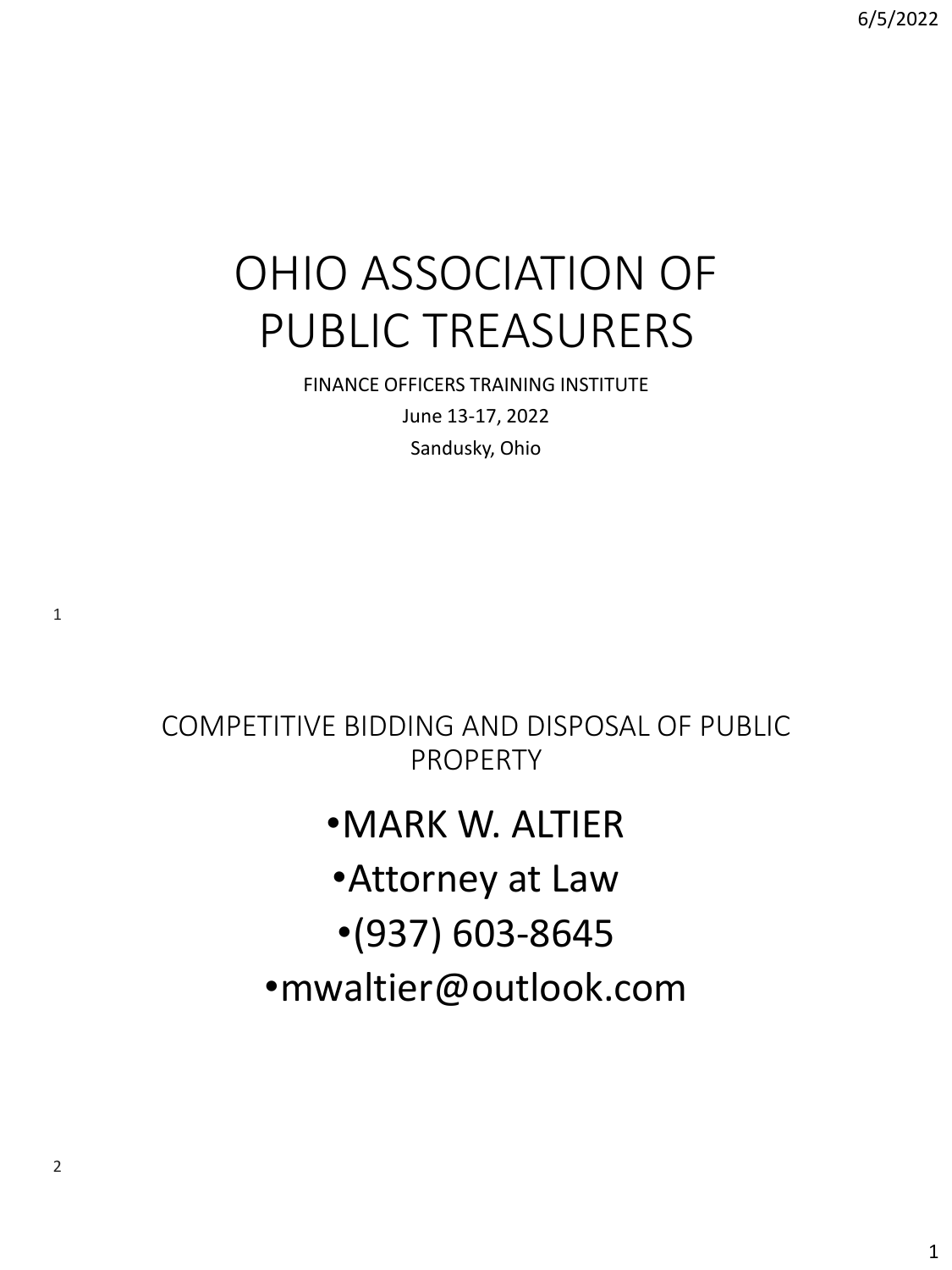# R.C. CHAPTER 153

### • R.C. 153.12

•

- Construction, reconstruction, improvement, enlargement, alteration, repair, painting, or decoration of any public improvement
- State, county, township, municipal corporation, school district, or other political subdivision authorized by law to and execute contracts
- Open bids at time and place advertised
	- May be extended for one week upon notice of 72 hours excluding Saturdays, Sundays and legal holidays
- Award and execute contract within 60 days or invalid
	- May extend by mutual agreement of owner and successful bidder

## R.C. CHAPTER 153

- R.C. 153.12 (CONT.)
	- Estimate to be included in bid specifications
	- No bid awarded if in excess of 10% over estimate
	- Partial Payments and final compensation
		- Based on price stated in contract
		- Partial payments proposed by contractor and approved by owner
			- Up to 50% completion-pay 92%
			- Completion of 50% or more, pay 100%
			- R.C. 153.13 and 153.14 applicable to named subdivisions

3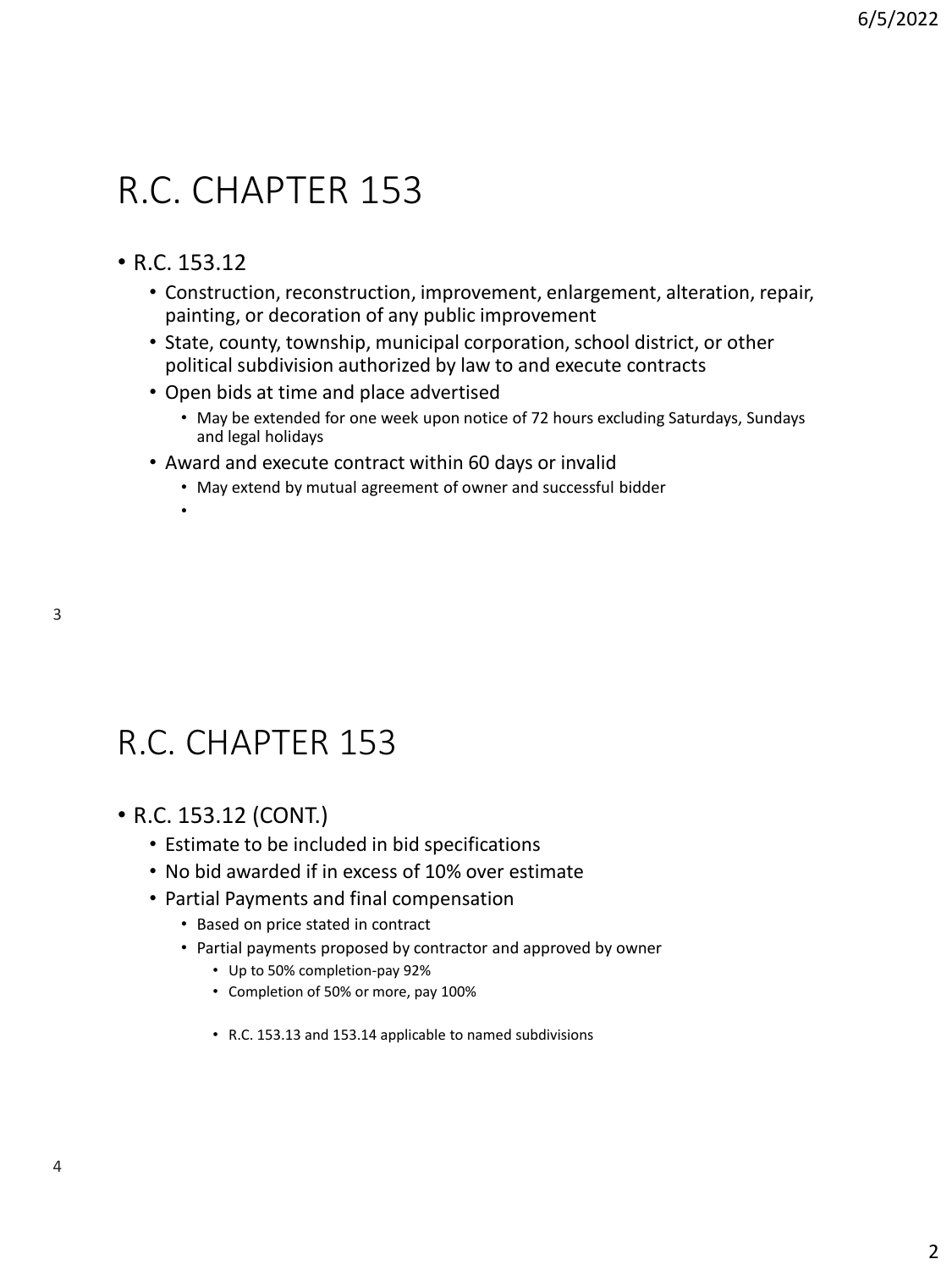## R.C. CHAPTER 153

### • R.C. 153.13

- Upon 50% completion, except contract for less than \$15,000, all funds placed in escrow account designated in R.C. 153.63
- No further retention after 50% completion
- Substantially completed, occupied, or in use or otherwise accepted
	- Release retainage to contractor withholding only amounts necessary to assure completion
	- Any additional amounts retained and interest paid to contractor within 30 days
	- R.C. 153.63 escrow account held under mutual agreement between contractor and owner in bank(s) or savings and loan company or companies subject to conditions set forth in statute

R.C. CHAPTER 153 (CONT.)

- R.C. 153.31-Plans and estimates for county buildings and bridge supstructures
	- Erect or cause to be erected a public building or the substructure for a bridge, or an alteration or addition
	- Before entering into contract, secure registered architect or professional engineer to create:
		- Full and accurate plans
		- Accurate estimates of material
		- Full and complete specifications of the work
		- Full and complete estimate of each expense, and aggregae
		- Board may employ a construction manager or consultants

6

5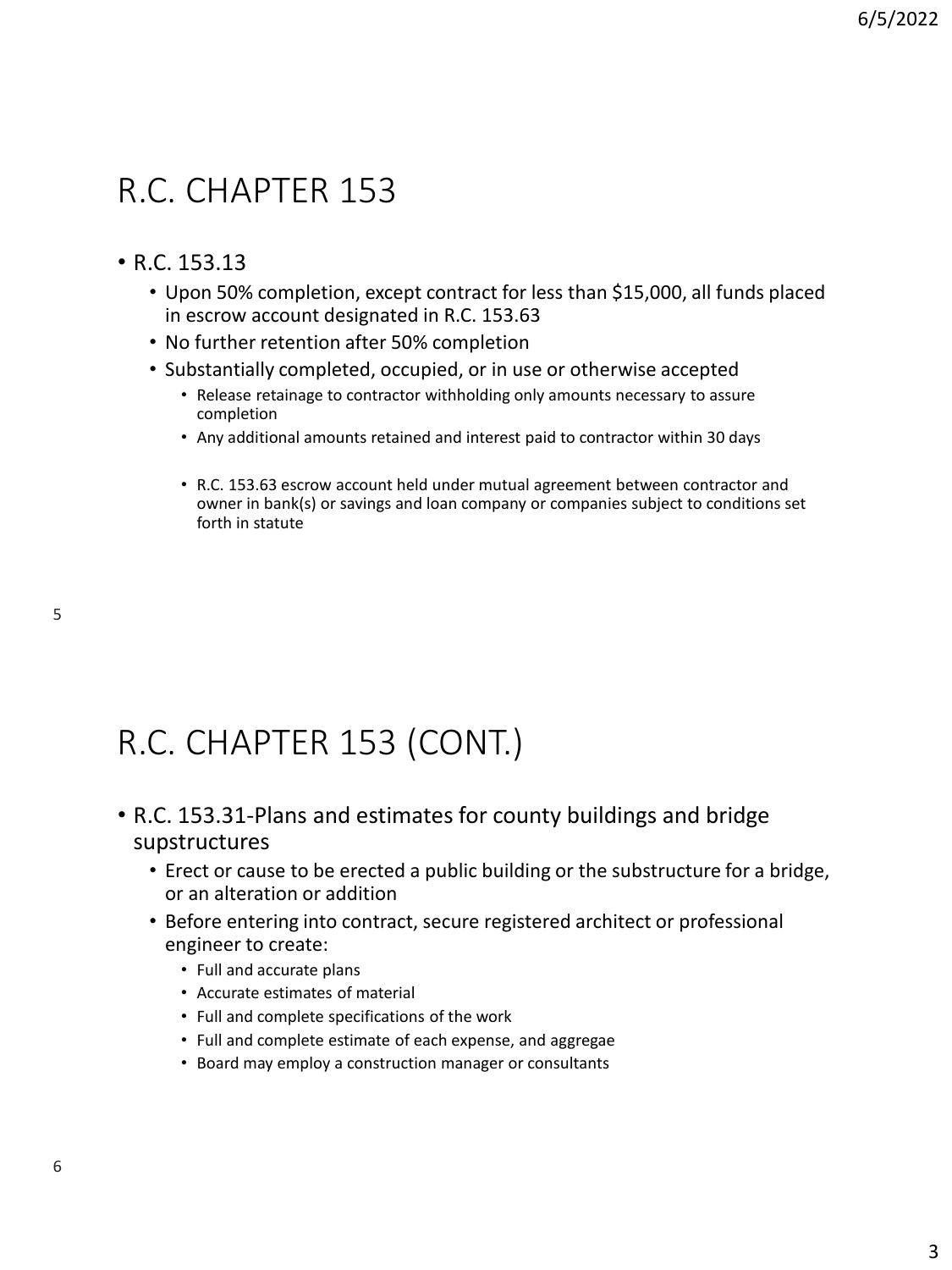### • R.C. 153.311

- Board of county commissioners may construct a public building in stages
	- May let contracts from time to time for various portions of work
	- Reasonable estimate of total cost of building may not exceed \$15 million

# R.C. CHAPTER 153 (CONT.)

### • R.C. 153.36-County jail or court house

- County building a jail or court house, or addition to or alteration, repair, or improvement thereof
	- Plans submitted to board of commissioners, clerk of the common pleas court, the sheriff, the probate judge, and one person appointed by the common pleas court judge
	- If approved by majority filed with county auditor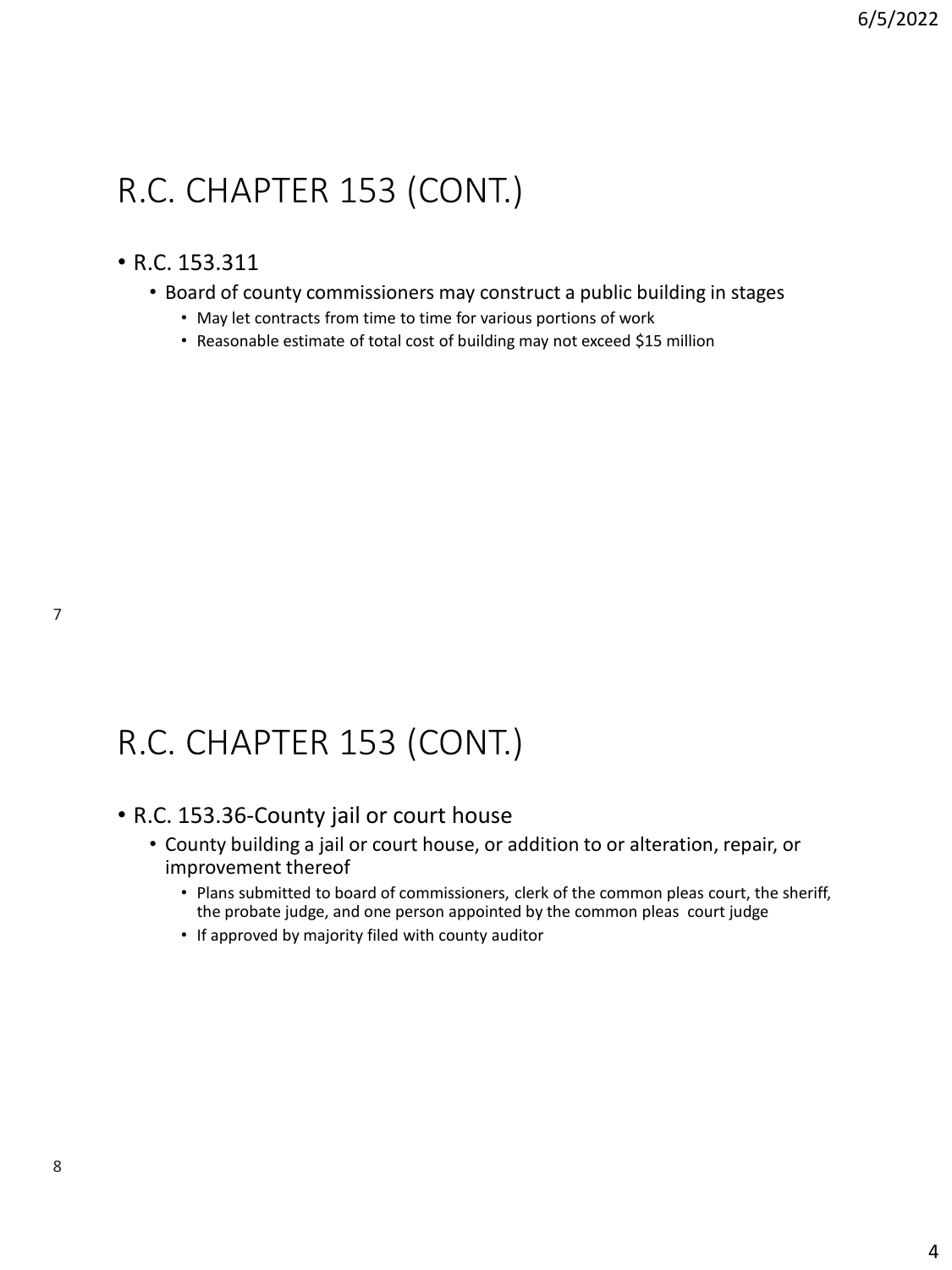### • R.C. 153.38-Approval of plans for county bridge

- Plans, drawings, representations, bills of material, specifications for work, and estimates for county bridge
	- Submitted to board of county commissioners, county engineer, and county auditor
	- If majority approve file with county auditor

# R.C. CHAPTER 153 (CONT.)

- R.C. 153.44-County contracts submitted to prosecuting attorney
	- Before work done or materials furnished, any county contract over \$1,000.00 shall be submitted to the prosecuting attorney
		- Certify compliance with R.C. 153.01 to 153.60 inclusive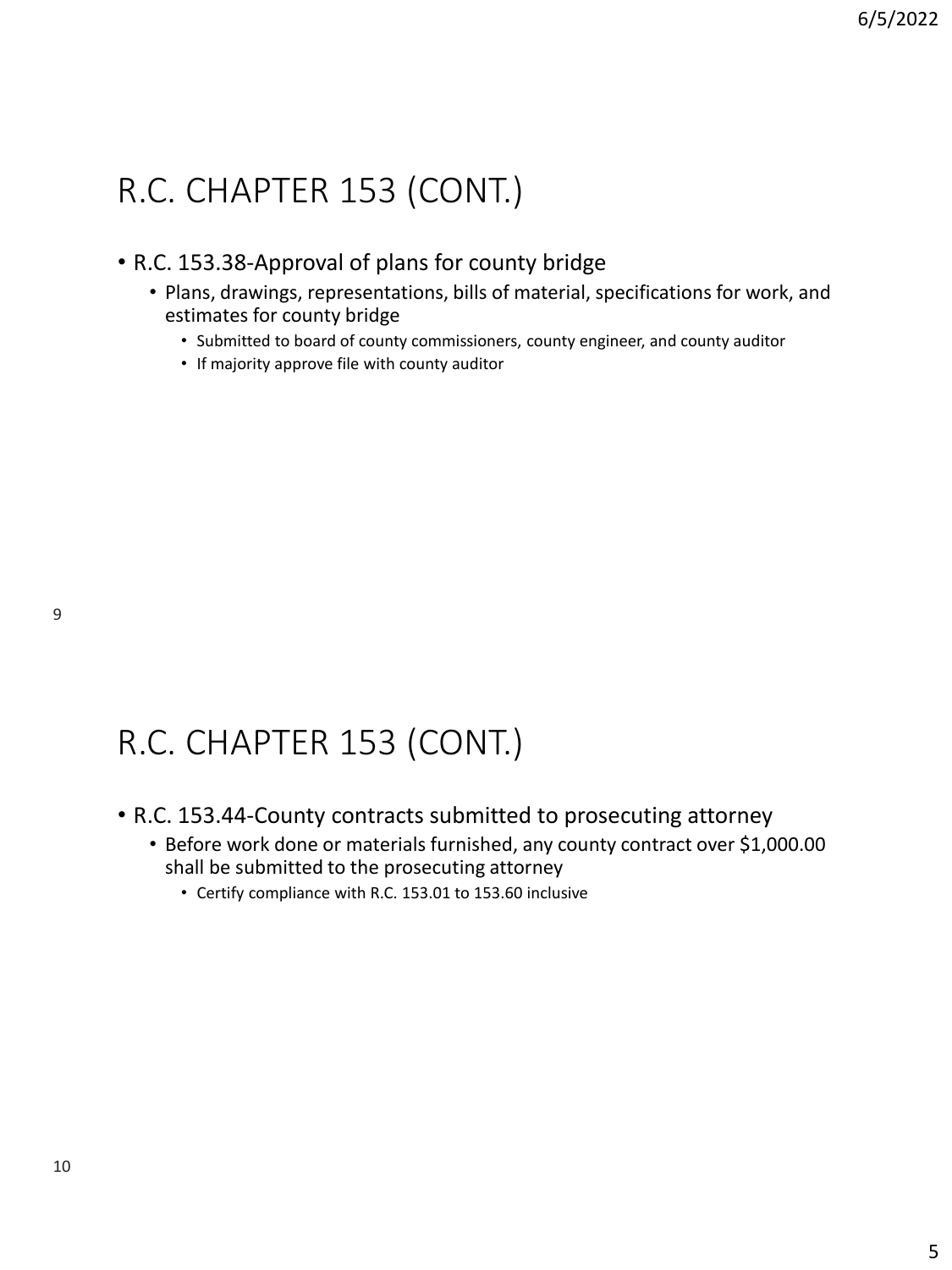### • R.C. 153.50

- (A)(1) "Construction Manager at Risk" (R.C. 9.33[B][1])
	- Plan, coordinate, manage, direct, and construct all phases of a project in the construction, demolition, alteration, repair, or reconstruction of any public building, structure, or other improvement and who provides the public authority a guaranteed maximum price.
	- "Construction Manager" does not guarantee maximum price. (R.C> 9.33[A])
	- "Design build firm"-Integrated delivery system responsible for both design and construction, demolition, alteration, repair, or reconstruction of public improvement.

# R.C. CHAPTER 153 (CONT.)

### • R.C. 153.54-Bid guaranty to be filed with bid

- Bidder for contract with state or any political subdivision
	- Except construction manager at risk and design build
	- Bid guaranty required
		- Bond
		- Certified check, cashier's check, or letter of credit equal to 10% of bid
		- Guaranteeing, if awarded, will enter into contract
			- See R.C. 9.31, Erroneous Bids
			- Forfeiture of difference to next lowest bidder or 10% of bid amount whichever is less, or costs and expenses, if rebid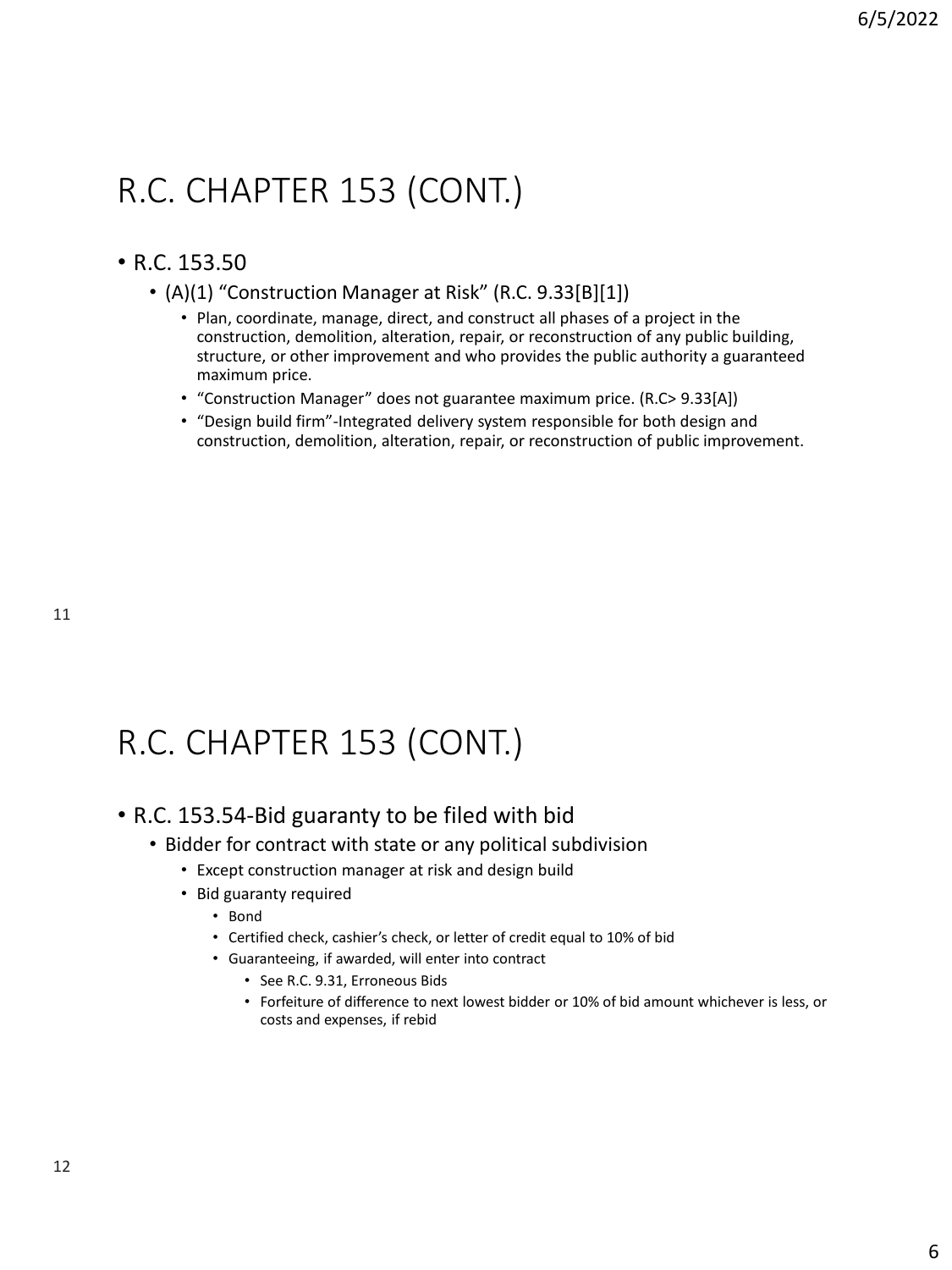### • R.C. 153.61-Agreement for Joint Construction

- County or counties and municipal corporation or municipal corporations may enter into joint construction, alteration, or improvement agreements by resolution or ordinance
	- Method and designation of one party to have exclusive charge of details
	- Title and interests
	- Manner of management, occupation, maintenance, and repair, and designated responsibility
	- Apportionment of cost
	- Each party may issue securities

# R.C. CHAPTER 153 (CONT.)

### • PROFESSIONAL DESIGN SERVICES

- R.C. 153.65(A)(1)-County, township, municipal corporation, school district, or other political subdivision
- R.C. 153.65(C)-"Professional design services": architect, landscape architect, professional engineer or surveyor.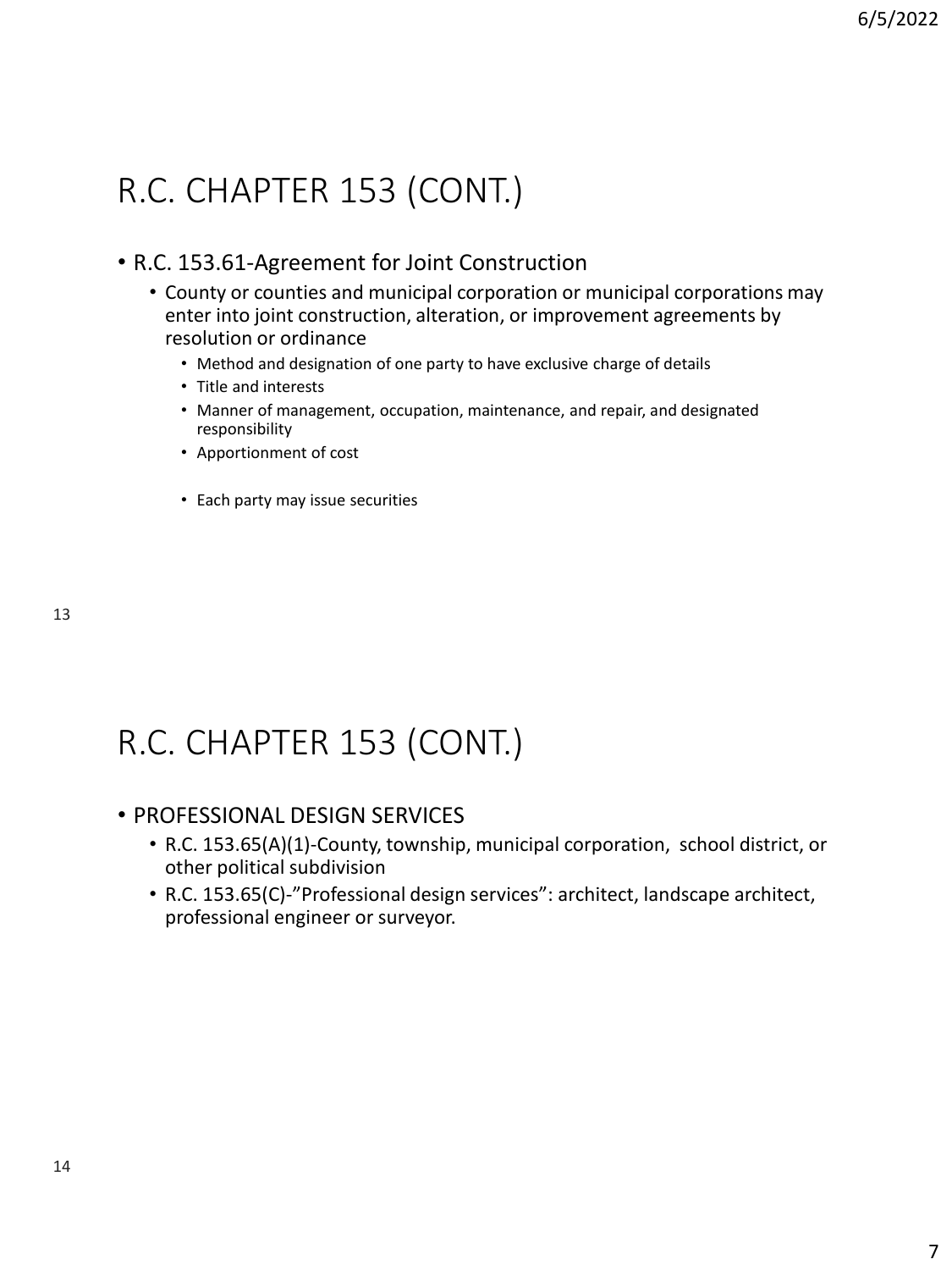### • Professional Design Services (cont.)

- R.C. 153.67
	- Publicly announce all contracts available for PDS
		- General description of project
		- Specific services required
		- Description of qualifications
		- Method of submitting statements of qualifications
		- Sent to
			- Design build firms known to owner
				- Public authority may require firm to maintain current statement of qualifications on file, R.C. 153.68
				- News media
			- Other relevant publications, including electronic

15

# R.C. CHAPTER 153 (CONT.)

### • Professional Design Services (cont.)

- R.C. 153.67
	- Publicly announce all contracts available for PDS
		- General description of project
		- Specific services required
		- Description of qualifications
		- Method of submitting statements of qualifications
		- Sent to
			- Design build firms known to owner
				- Public authority may require firm to maintain current statement of qualifications on file, R.C. 153.68
				- News media
			- Other relevant publications, including electronic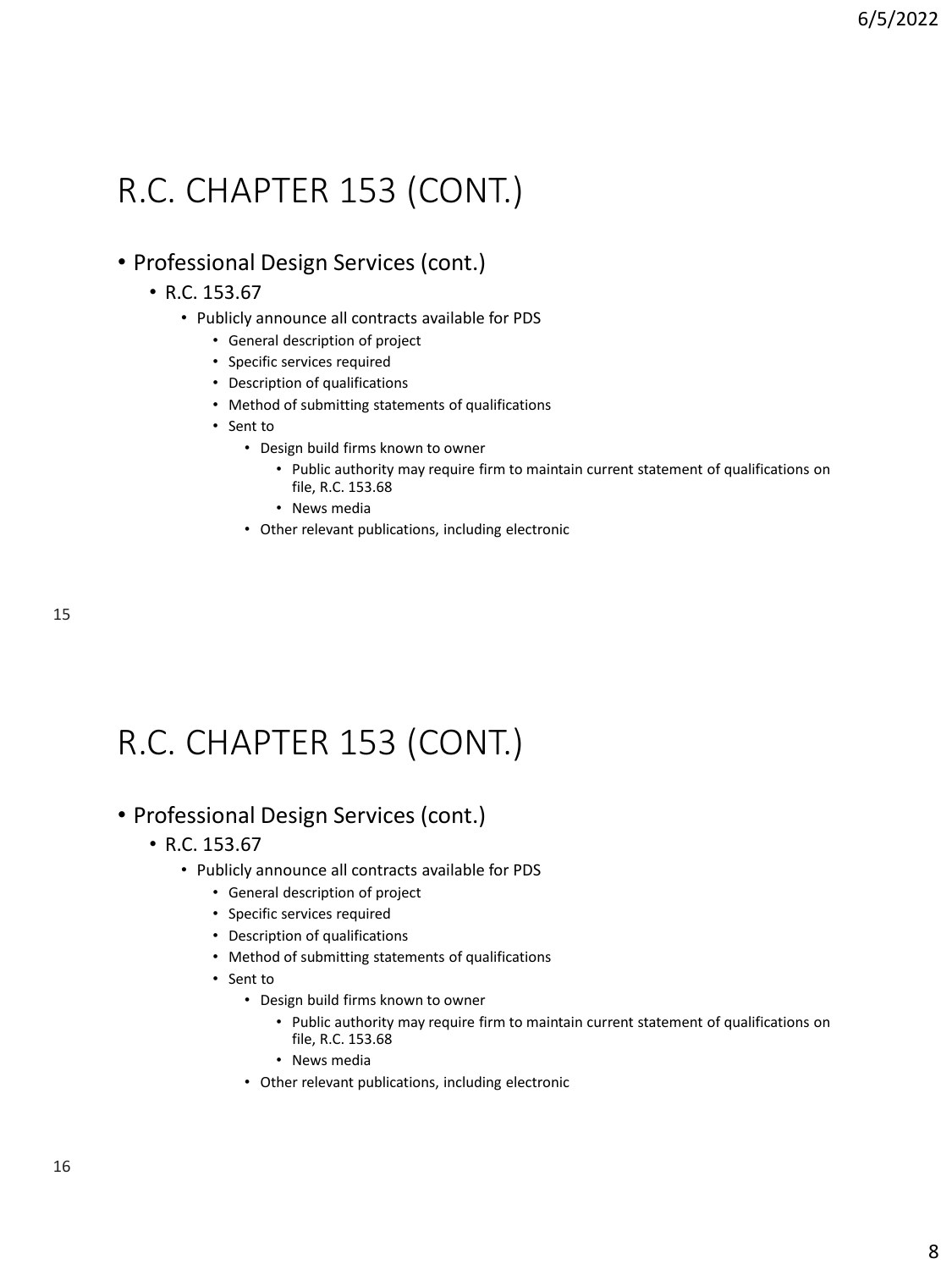• Professional Design Services (cont.)

- R.C. 153.69-Evaluate statements of qualifications, and may discuss with firms
	- R.C. 153.69(A)-Select and rank top three unless fewer found qualified
	- R.C. 153.69(B)-Negotiate with top ranked firm for fair price
	- R.C. 153.69(D)-If negotiations fail notify firm in writing and repeat with next
	- R.C. 153.69(E)-If unsuccessful with all ranked firms may select and rank additional firms

# R.C. CHAPTER 153 (CONT.)

### • Professional Design Services-R.C. 153.71

- R.C. 153.66 to 153.70 do not apply to either of the following:
	- Estimated fees of less than \$50,000.00 if a professional design firm is selected from the maintained list of the public authority and a price is negotiated under R.C. 153.69 R.C. 153.71(A)(1) and (2), or

Determined by public authority in writing to be an emergency as to which immediate action required. R.C. 153.71(B)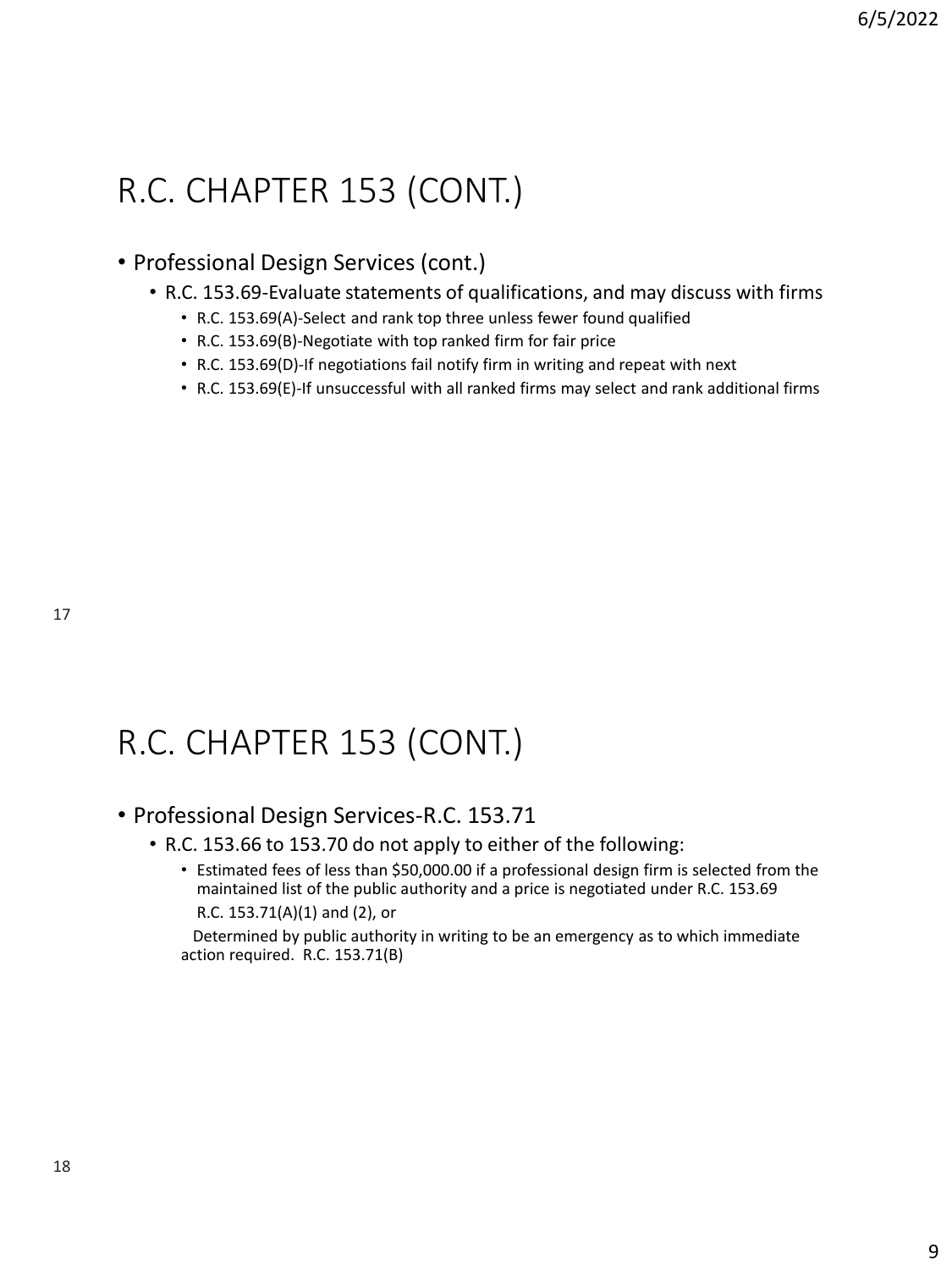- Reducing Bond, R.C. 153.80
	- Contracting authority, in its sole discretion, may reduce performance bond by 25% after 50% complete. R.C. 153.80(B)(1)
	- Contracting authority, in its sole discretion, may reduce performance bond by 50% after 75% complete. R.C. 153.80(B)(1)
	- If contracting authority determines satisfactory completion, no disputed claims remain unresolved, the successful bid was not more than 10% below the next lowest bidder or not more than 10% below the cost estimate. R.C. 153.80(B)(1)(a), (b), and (c).

## LONG-TERM CARE INSURANCE

- R.C. 124.841-Political subdivisions, including municipal corporations, townships, counties, and school districts may negotiate with and contract for long-term care insurance for elected officials and employees. Competitive bidding is not required.
	- Subject to R.C. 124.84(C) limitations
	- "Long term care insurance"-R.C. 3923.41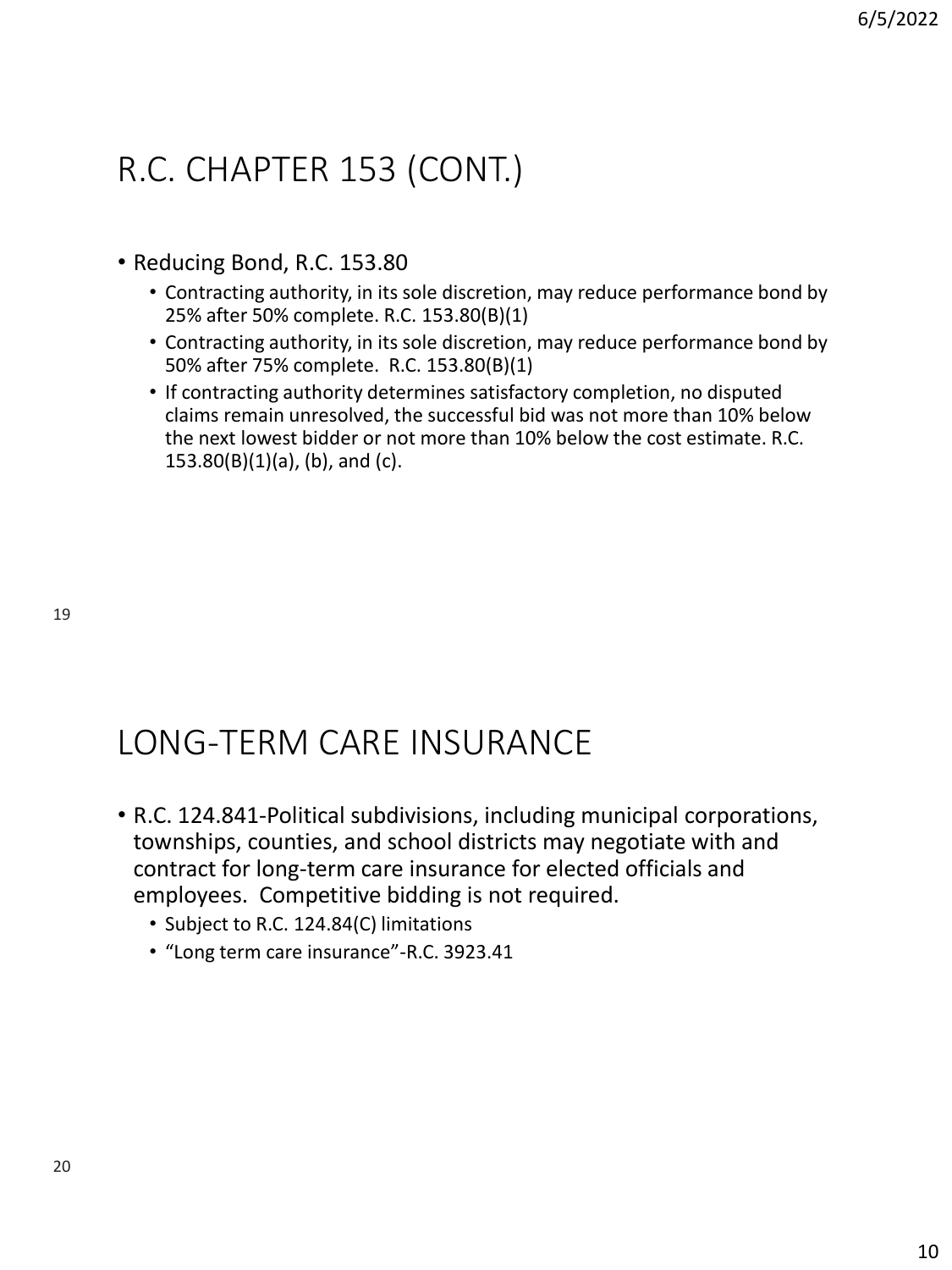## ABBREVIATED PUBLICATION

### • R.C. 7.16

- If publication of notice or advertisement required two or more times in a newspaper of general circulation and the requirement section refers to R.C. 7.16:
	- First publication made in its entirety
	- Second publication may be made in abbreviated form in newspaper and on newspaper's internet web site
	- No further publication required if:
		- Posted by publisher without additional cost on official public notice web site (R.C. 125.182
		- Contains title and summary, statement that it is on web site in its entirety. May also be posted on political subdivision's web site
		- If official public notice web site is not operational, shall comply fully with advertisement requirements

## CONTRACTS FOR UTILITY SERVICES

• Counties, municipal corporations, townships, schools and other public bodies may acquire public utilities at established rates without bidding if unavailable from alternate sources. R.C. 9.30.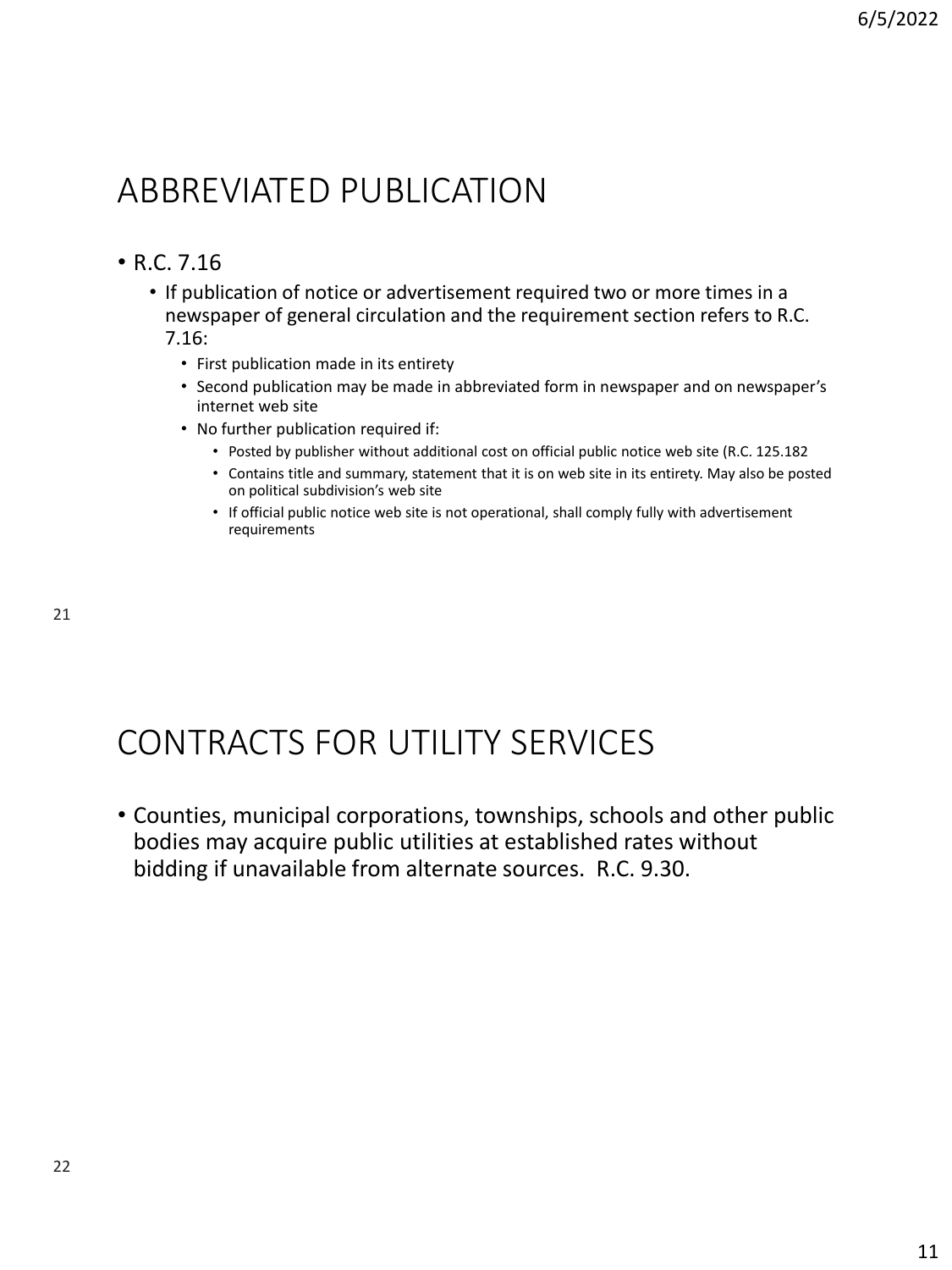# POLITICAL SUBDIVISION CREDIT CARDS

- "Political subdivision"-Any body corporate and politic that is responsible for government activities in a geographic area smaller than the state. Does not include counties. R.C. 9.21(H)
- Adopt written policy for credit card accounts (R.C. 9.21[A])
	- Officers or positions authorized to use
	- Types of expenses
	- Procedures for acquisition, use, and management
	- Procedure for itemized receipt submission
	- Procedure for issuance, reissuance, cancellation, and reporting lost or stolen
	- Maximum credit limits
	- Actions or omissions constituting misuse

## SUBDIVISION CREDIT CARDS (CONT.)

- Name of subdivision shall appear on cards and instruments. R.C. 9.21(B)
- If fiscal officer does not retain possession of credit card, a compliance officer must be appointed who cannot be the fiscal officer or use the card. R.C. 9.21(C)
- At least quarterly review of accounts, R.C. 9.21(D)
- Annual report to legislative authority, R.C. 9.21(G)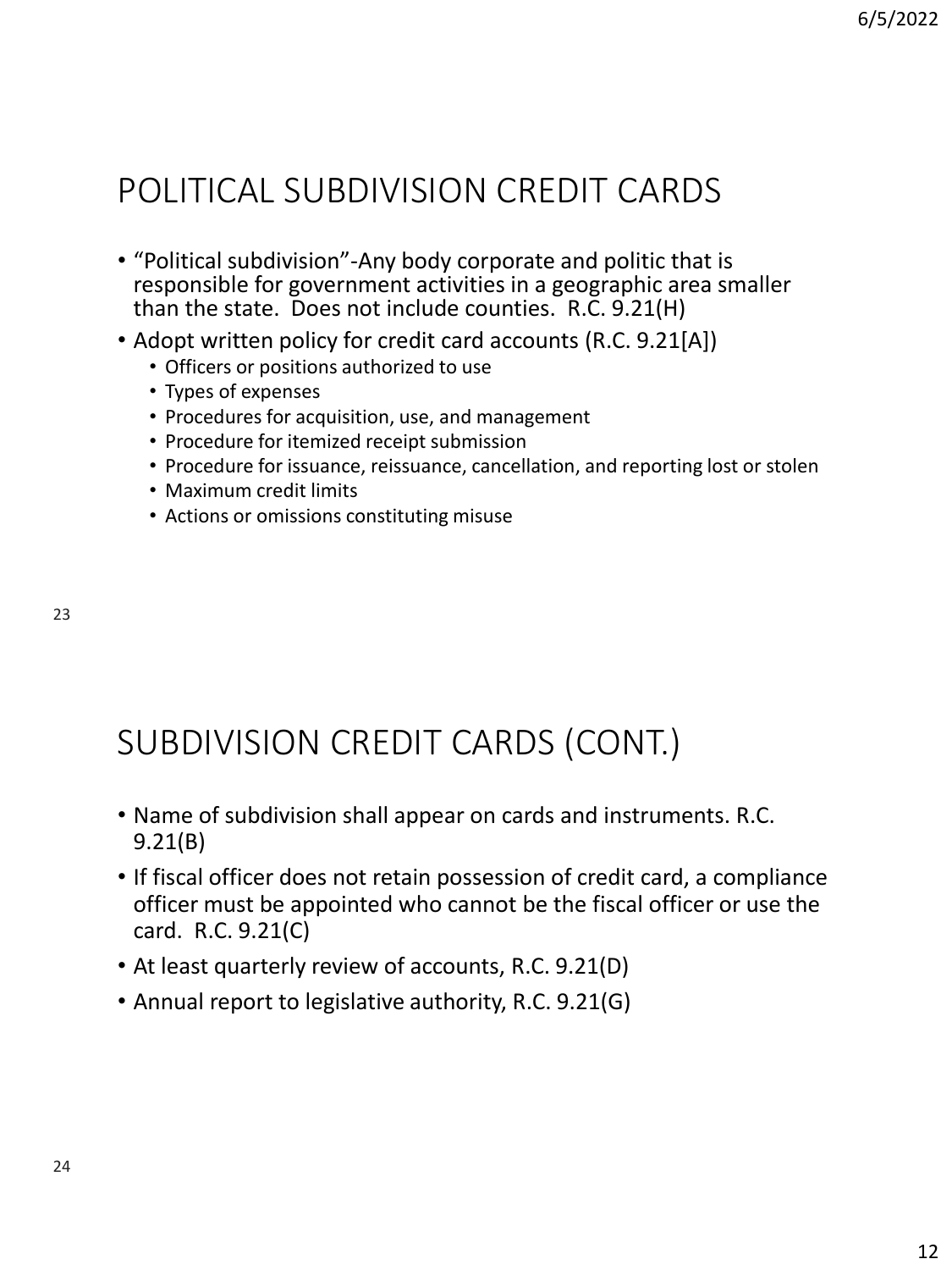## POLITICAL SUBDIVISION DEBIT CARDS

- R.C. 9.22
- Counties, townships, municipal corporations, or any other body politic that is responsible for governmental functions within an area smaller than the state.
- No political subdivision may hold or utilize a debit card except for "law enforcement purposes."
- Does not apply to debit card accounts related to the receipt of grant moneys.

25

## PURCHASE OF SURPLUS COMMODITES

• R.C. 9.25-Any political subdivision which determines that surplus commodities may be acquired from the Federal government at lower cost than pursuant to direct purchase and bidding, may make such purchases without the necessity of advertising and bidding regardless of cost.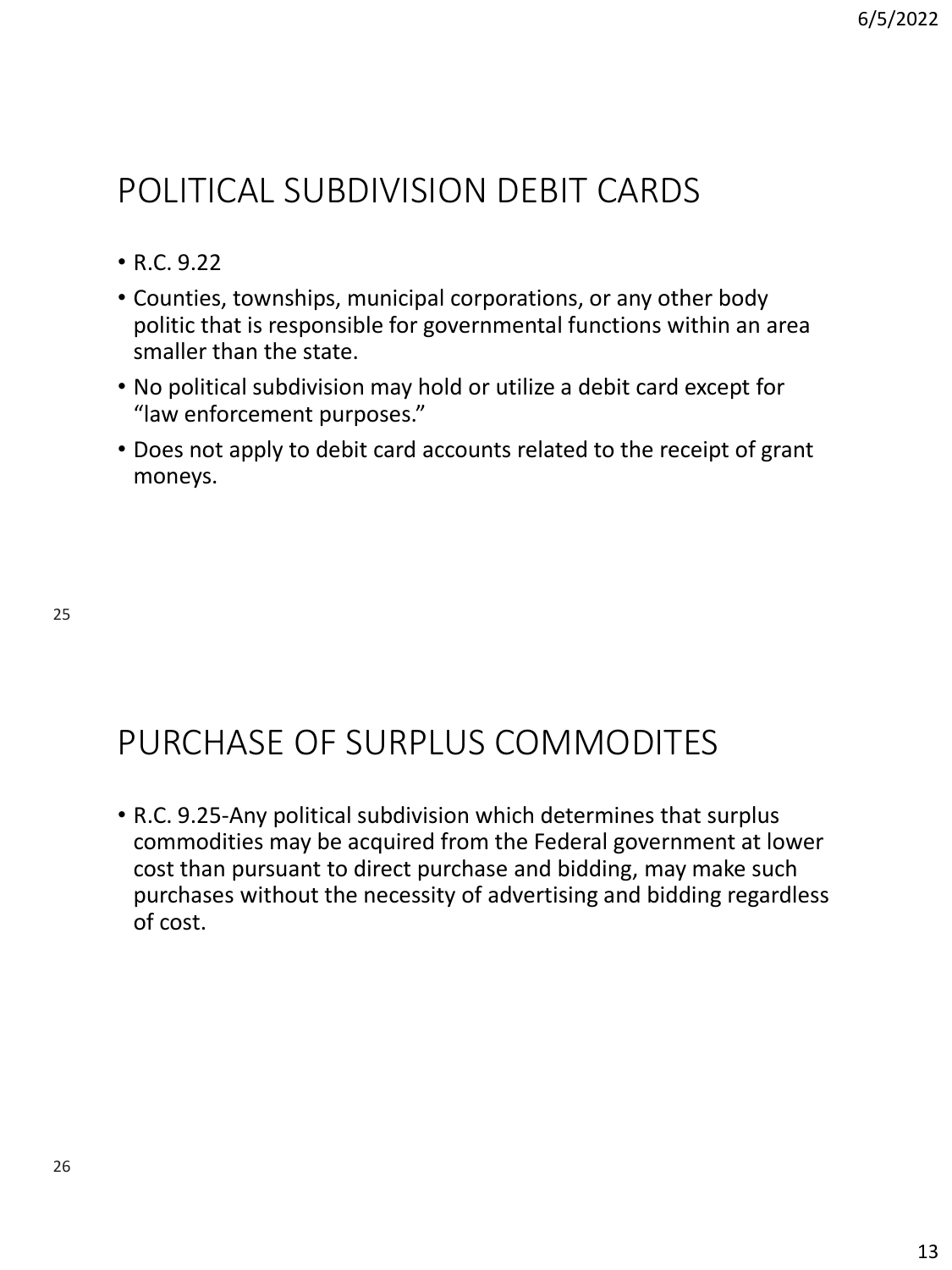## PROCEDURE FOR WITHDRAWAL OF BID

- R.C. 9.31-Contract with any subdivision, district, institution, or other agency of the state for construction, demolition, alteration, repair, or reconstruction of any public building, structure highway, or other improvement may withdraw if price substantially lower than other bids due to clerical error, unintentional and substantial arthimetic error.
- Notice within 2 days after bid opening
- If withdrawn no compensation as contractor or subcontractor without approval of public authority
- If contested, hearing within 10 days of bid opening and decision within 5 days

27

## LOWEST RESPONSIVE AND RESPONSIBLE BIDDER

- R.C. 9.312-Political subdivision may award contract to lowest responsive and responsible bidder if responds to bid specifications in all material respects without irregularity or deviation which affects amount of bid or gives competitive advantage.
- Political subdivision may request financial information in addition to bond submission (Not public record.)
- If apparent low bidder found not to be responsive and responsible notify in writing via certified mail, or internet plus regular mail
- If determined to award to other than apparent low bidder, may protest within 5 days of notice, and meeting held
- Municipal corporation, township, school district, board of commissioners or other political subdivision may adopt policy requiring award to lowest responsive and responsible.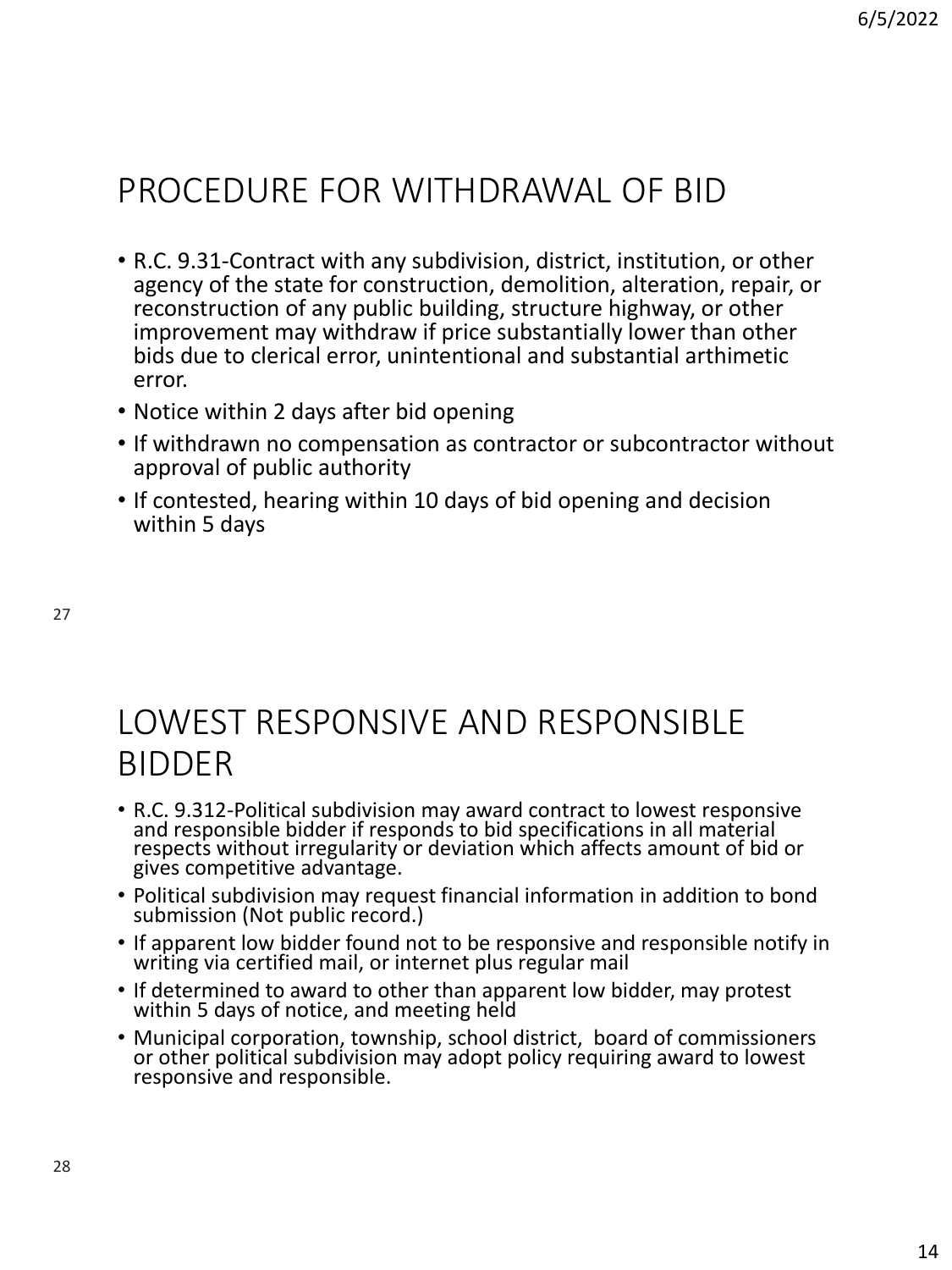## PURCHASE BY REVERSE AUCTION

- "Political subdivision"-R.C. 9.314(A)(2)-Municipal corporation, township, county, school district, or other body corporate and politc responsible for governmental activities in an area smaller than the state.
- "Reverse auction"-R.C. 9.314(A)(3)-Purchasing process in which offerors submit proposals in competing to sell services or supplies
- Not permitted for design, construction, alteration, repair, reconstruction or demolition of building, highway, road, street, alley, drainage system, water system, waterworks, ditch, sewer, sewage disposal plant, or other structure or works. R.C. 9.314(B)(2)
- Requests for proposal under rules adopted. Award to most advantageous. Satisfies competitive bidding. R.C. 9.314(E), (G).

29

# COUNTY OR TOWNSHIP CONTRACTS FOR CONSULTANTS

• R.C. 9.36-The board of county commissioners of any county or the township trustees of any township may contract for the services of fisal and management consultants. Exempt from any competitive bidding requirements of the ORC.

•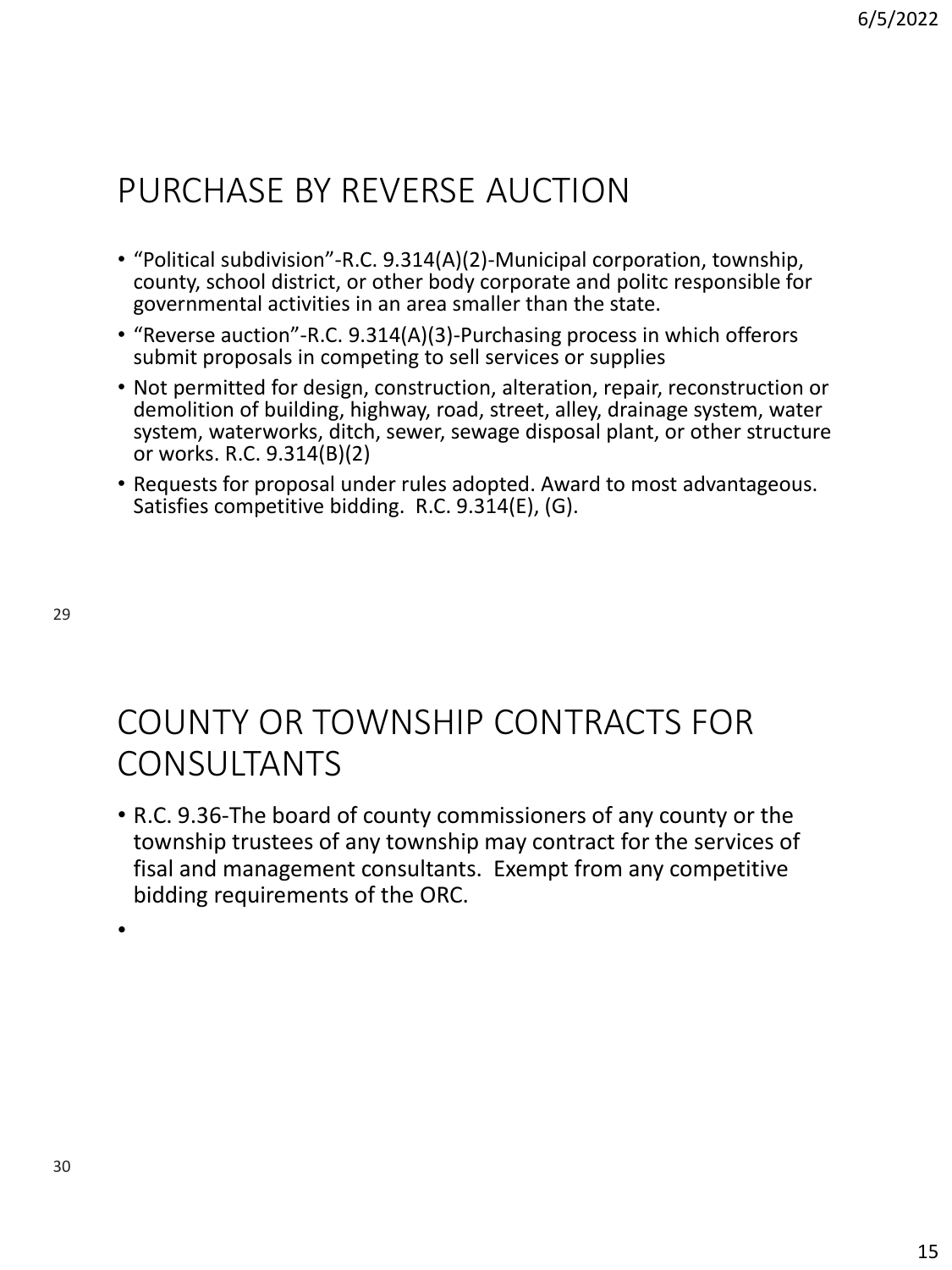## JOINT PURCHASING PROGRAMS, R.C. 9.48

- Any municipal corporation, township, county, school district, or other body corporate and politic responsible for governmental activities in a geographic area smaller than the state.
- May do any of the following:
	- Permit any other subdivision to participate in any contract for acquisition equipment, materials, supplies, or charges, and may charge a reasonable fee
	- Participate in a joint purchasing program offered by national or state association of political subdivisions as to which it is eligible for membership
	- Participate in Federal contract offerings, including GSA without bidding
	- Exempt from further competitive bidding if bid originally by association or other subdivision
	- May purchase from another party if available lower price

## STATE PURCHASING PROGRAMS

- R.C. 125.04-DAS may permit political subdivisions to participate in contracts which DAS has entered into for the purchase of supplies and services.
- DAS may charge a reasonable fee
- Political subdivision shall file with DAS a resolution or ordinance requesting authorization to participate
- No competitivfe bidding required of local subdivision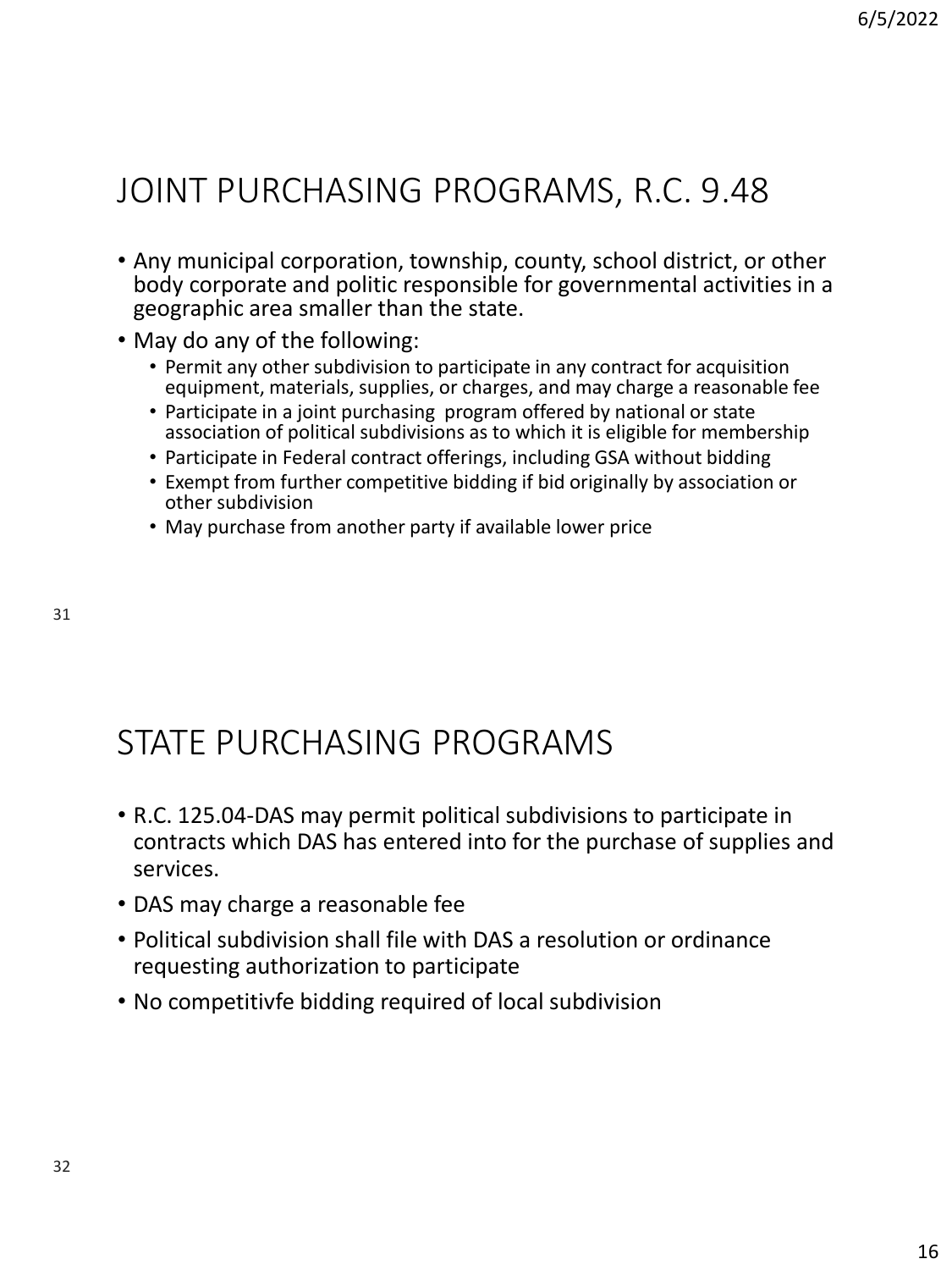# FIREFIGHTING AND EMS AGREEMENTS

- R.C. 9.60-Any governmental entity may contract with any firefighting agency, private fire company, or emergency medical service organization of this state or another jurisdiction to obtain fire protection or emergency medical servces, on a regular basis or only in times of emergency.
- R.C. 9.60(F)-Organization providing services under this section to a governmental entity or another jurisdiction has the same defenses and immunities to a civil action under R.C. 2744.02, and the employees have the same defenses and immunities under R.C. 2744.03.

33

## PURCHASES OF MACHINERY, MATERIALS AND SUPPLIES

• R.C. 5513.01(B)-Director of Transportation may permit any political subdivision to participate in contracts into which the Director has entered for the purchase of machinery, matrerials, supplies, or other articles. Purchases are exempt from competitive bidding by the political subdivision.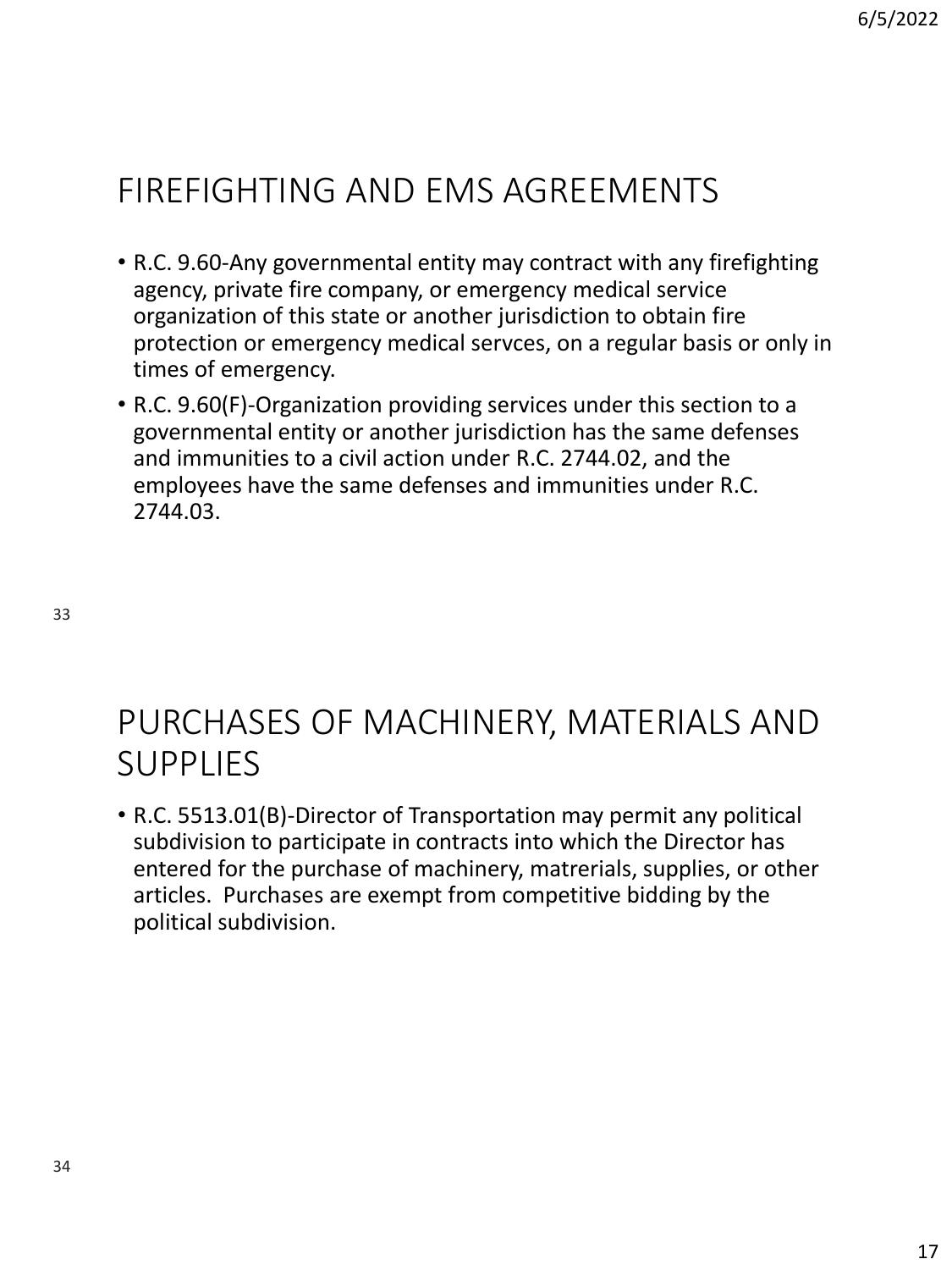## COUNTY COMPETITIVE BIDDING AND COMPETITIVE SEALED PROPOSALS

- R.C. 307.86-Anything to be purchased, leased, leased with option to purchase, or constructed at a cost in excess of \$50,000 shall be obtained through competitive bidding. Not required when:
	- Board of commissioners, by a unanimous vote (unanimous 3 or 2 when only two present), determines that a real and present emergency exists and reasons are recorded in the minutes if the estimated cost is less than \$100,000, there is actual physical disaster to structures, radio communications equipment, or computers, or the purchase is of personal protective equipment during effect of Executive Order 2020-01(D) issued March 9, 2020.
	- If emergency for \$50,000 or more, but less than \$100,000 three informal estimates. Keep record for at least one year. R.C. 307.86(A)(3)

# COUNTY COMPETITIVE BIDDING (CONT.)

### EXCEPTIONS (CONT.)

(B)(1) Supplies or replacement or supplemental parts for product or equipment owned by county and sole source

(B)(2) Propriety or sole source information technology

(C) Purchase from Federal government, another county, a board of education, an educational service center, township, or municipal corporation

(D) Purchase by county JFS for family services or workforce development, or by county board of DD for client services, child care, case management, residental services, or family resource services

(E) Criminal justice services, social services, family services, workforce development services from nonprofit for program funded by Federal government or state grant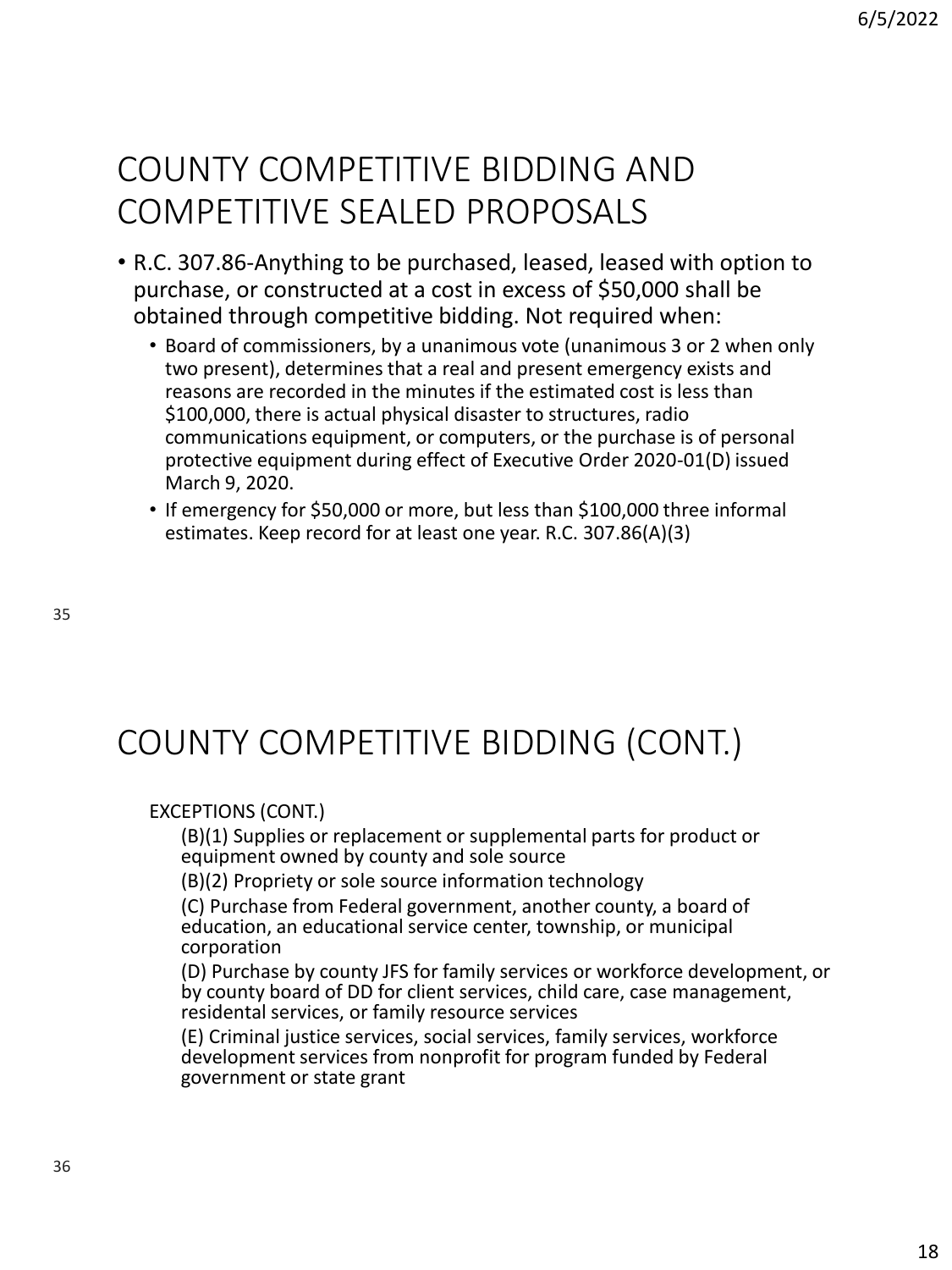# COUNTY COMPETITIVE BIDDING (CONT.)

- Exceptions (cont.)
	- (F) Insurance policy or contract authorized under Title XXXIX of the ORC or any form of health plan authorized to be issued under R.C. Chapter 1751

Determine bidding compliance would increase cost

Requests and secures proposals

Negotiate lowest possible cost

(G) Computer hardware, software, or consulting services necessary to implement a computerized case management project administered by OPAA and funded by Federal grant

(H) Child care services for county employees

# COUNTY BIDDING (CONT.)

- Exceptions (cont.)
	- (I)(1) Land, buildings, or other real property leased for offices, storage, parking, or other purposes and all of the following apply:
		- County authorized to lease the property
		- Requests for proposal specifying criteria, size, and preferred location
		- Notice similar to R.C. 307.87
		- Negotiates for best and lowest price
		- May utilize services of real estate appraiser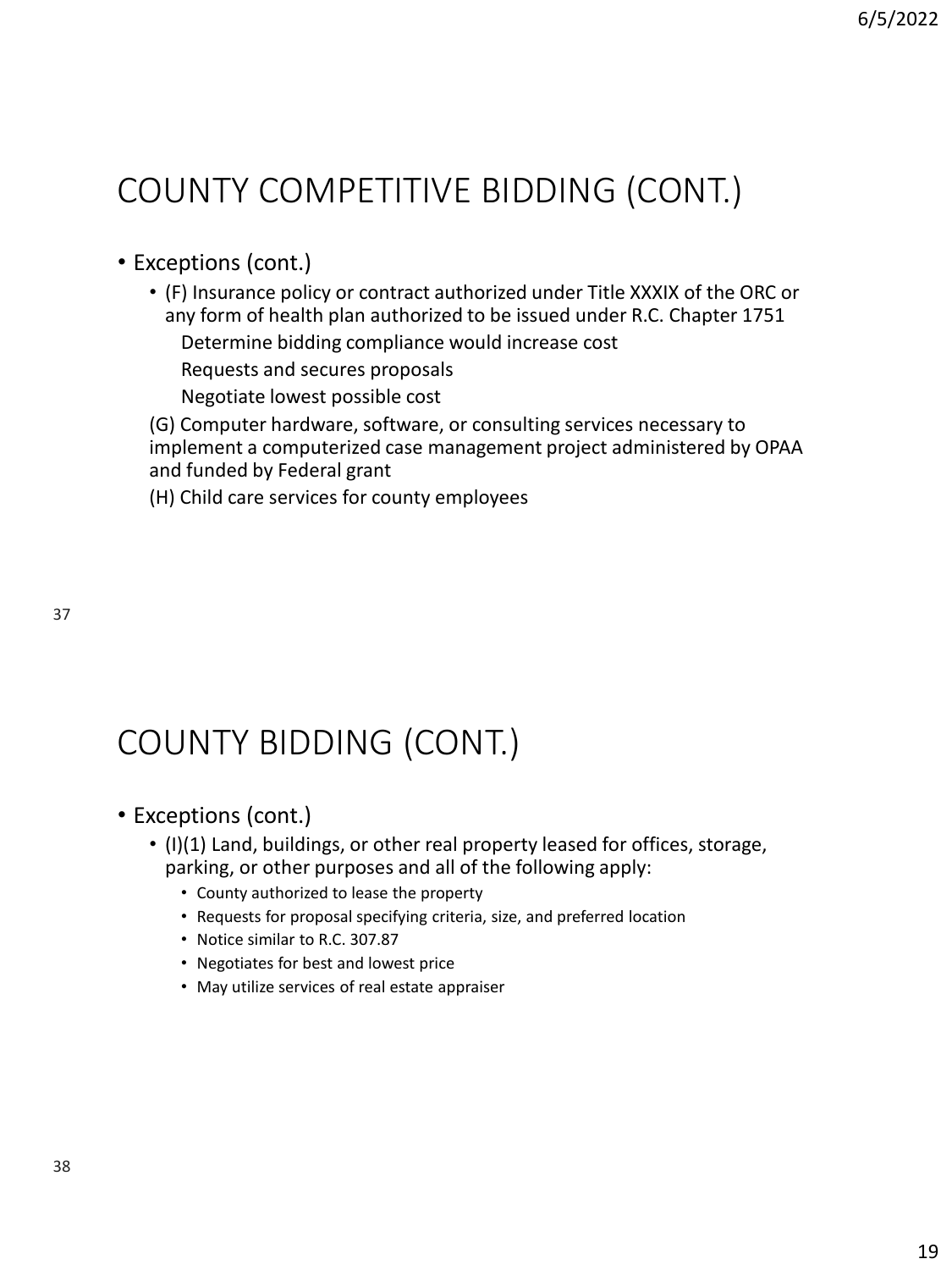# COUNTY BIDDING (CONT.)

- Exceptions (cont.):
	- (J) Programs or services related to management, treatment, or prevention services provided to juvenile court
	- (K) Purchase by children services for family services or ancillary services programs
	- (L) Obtaining services of emergency medical services organization under contract with joint EMS district
	- (M) County determines that use of competitive sealed bids would be advantageous and complies with R.C. 307.862
	- (N) Purchase of used supplies at public auction

39

# COUNTY BIDDING (CONT.)

- Listed statutory exceptions-R.C. 307.86
	- R.C. 713.23(D)-Contract with regional planning commission
	- R.C. 9.48-Joint purchasing programs
	- R.C. 125.04-State purchasing contracts
	- R.C. 125.60-Procurement from community rehab programs
	- R.C. 307.022-Lease, easement, license, or sale of correctional facility
	- R.C. 307.041-Contracts to analyze reducing energy consumption in county buildings
	- R.C. 307.861-Renewals of leases for electronic data processing equipment services or systems or radio communication systems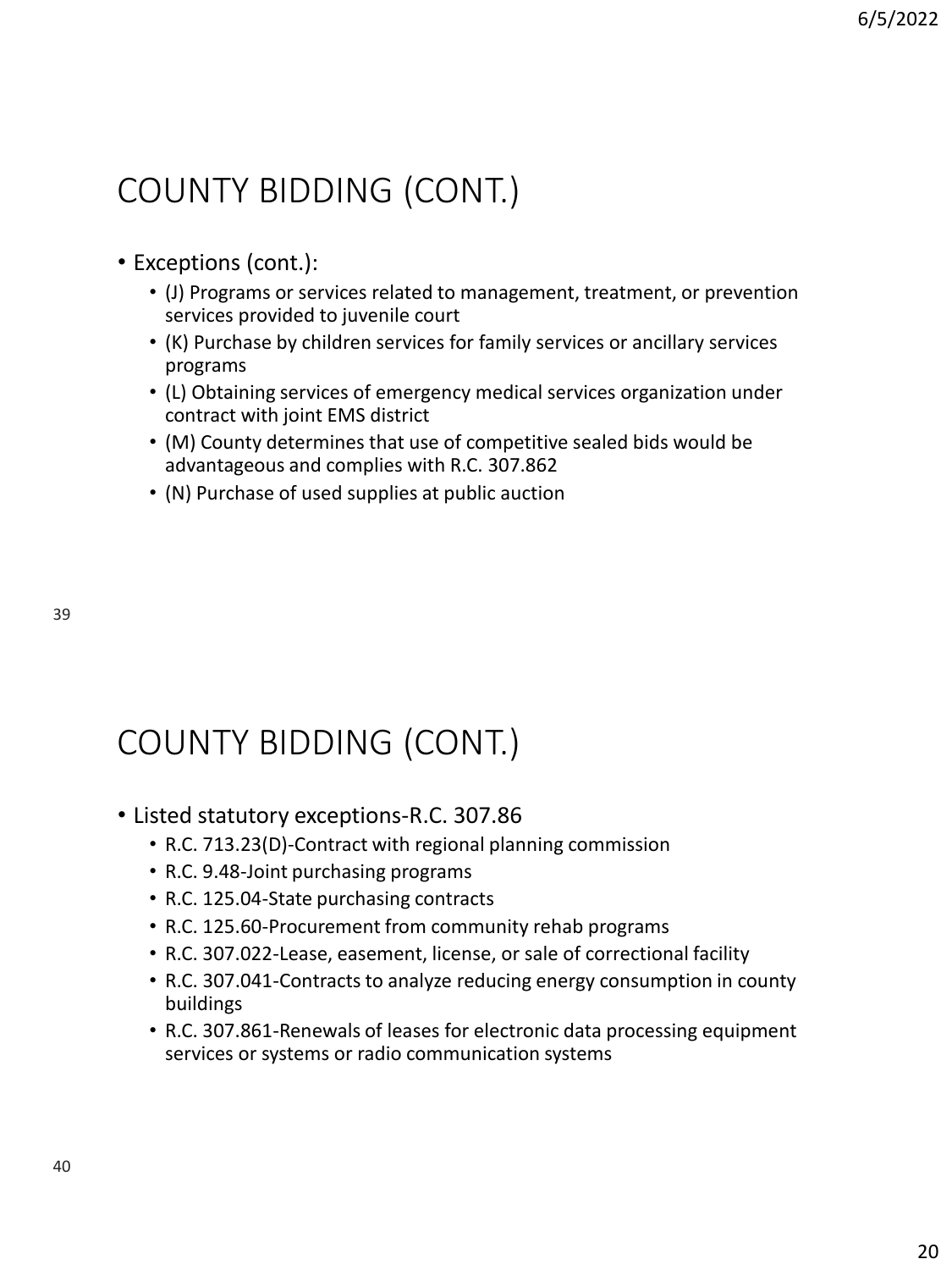# COUNTY BIDDING (CONT.)

### • Listed statutory exceptions: R.C. 307.86

- R.C. 339.05-Purchases for county hospitals
- R.C. 340.036-ADAMH contracts
- R.C. 5119.44-Mental health and addiction services contracts
- R.C. 5543.19-Force Account usage
- R.C. 5713.01-Assessment of real estate for tax purposes
- R.C. 6137.05-Drainage improvement maintenance fund contracts.

# COUNTY BIDDING (CONT.)

- R.C. 307.862-Procedure for competitive sealed proposals
	- (1) Develop factors and criteria, specify relative importance, and describe evaluation procedures
	- (2) Solicit proposals through request for proposals
	- (3) Include all information described in subsection (B)
	- (4) Give notice in same manner as R.C. 307.87. May use uniform interactive system consistent with R.C. Chapter 1306
	- (5) Open so as not to disclose contents
	- (6) Rank using factors and criteria
	- (7) If necessary, conduct discussions
	- (8) and (9) Negotiate by rank and negotiate with only one proposer at a time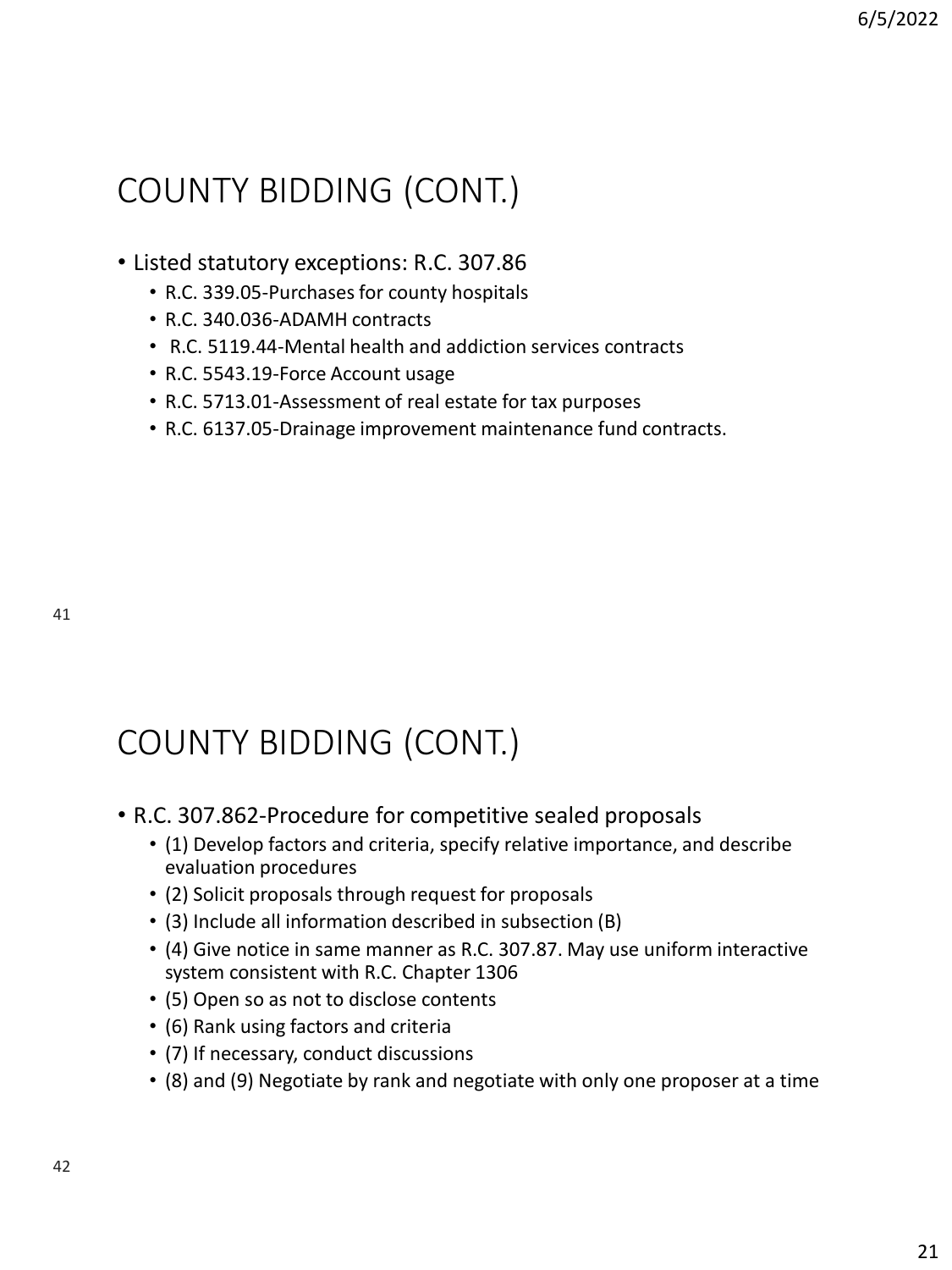# COUNTY BIDDING (CONT.)

### • R.C. 307.87-Notice

- Published once a week for not less than two consecutive weeks in a newspaper of general circulation. May also insert notice in trade papers or other publications, or via electronic means, and post on web site.
- May eliminate second publication if:
	- First notice published at least two weeks before bid opening
	- Contains statement that posted on web site
	- Includes internet address of contracting authority
	- Includes instructions as to how to access full notice
	- Notices must include information described in subsectdion (B)
	- Also post and maintain ojn bulletin board

# COUNTY BIDDING (CONT.)

### • R.C. 307.88-Bid contents

- May be accompanied by a bond or certified check, cashier's check, or money order in a reasonable amount designed in the notice not to exceed 5% of the total bid conditioned on the successful bidder's entering into a contract.
- The board of county commissioners by unanimous vote of the entire board may exempt the bidders from all or or any of the requirements of R.C. 153.54 if the estimated cost is \$100,000 or less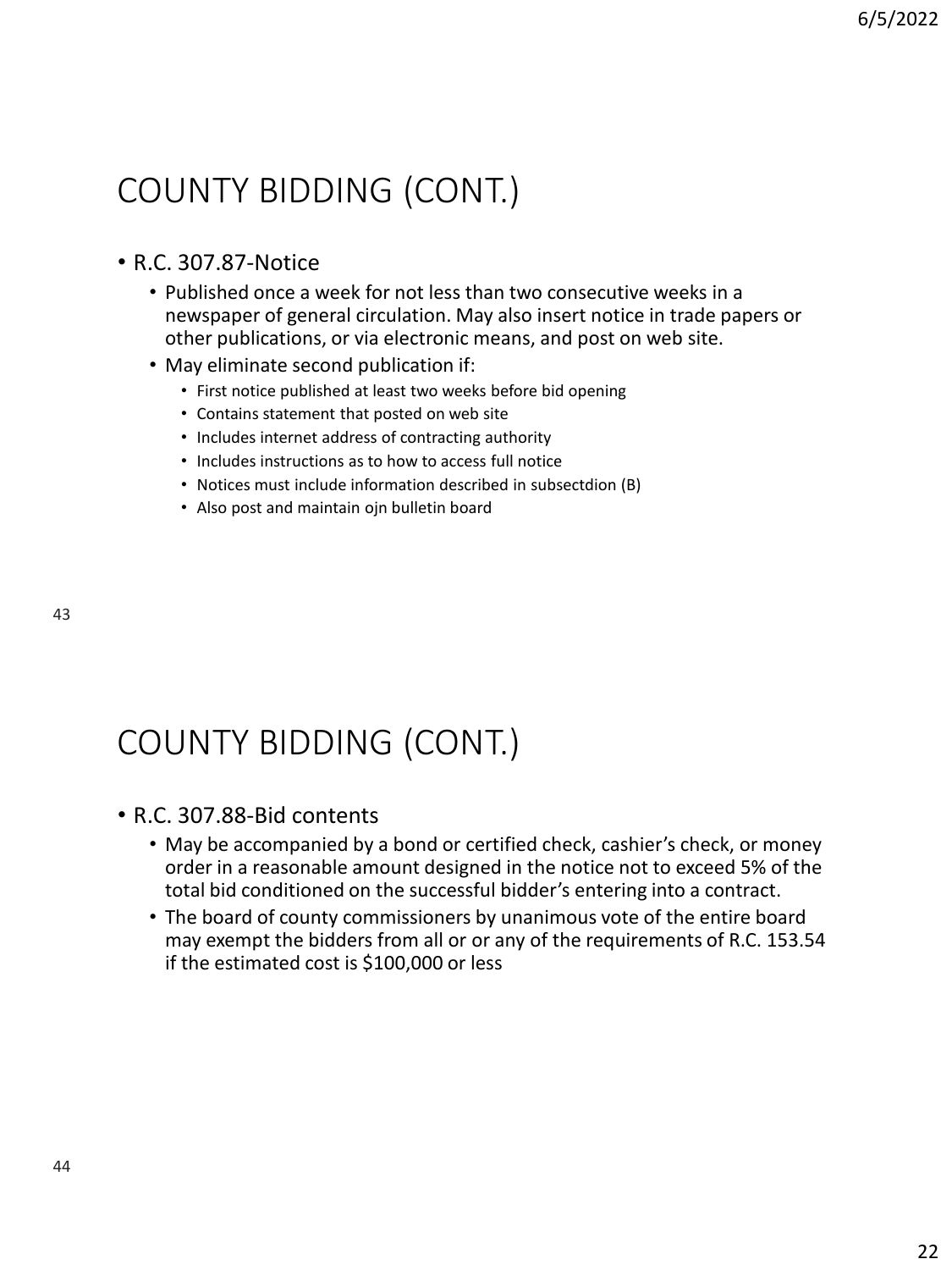## MUNICIPAL BIDDING

### • R.C. 721.03-Real estate authorization, advertisement for bids

- No contract except as provided in R.C. 721.28 (urban development) made for sale or lease of municipal real estate unless
	- Unless approved by 2/3 vote of legislative body and by board or officer having supervision or management of the property
	- Written contract
	- Highest bidder except transfer of hospital property to county (R.C. 721.27) or sale of unneeded real estate to county (R.C. 721.29)
	- Advertisement once each week for five consecutive weeks or as provided in R.C. 7.16

## VILLAGE BIDDING

- R.C. 731.14-Contracts by legislative authorities of villages
	- Executed in the name of the village
	- Signed by mayor and clerk
	- Except as otherwise exempted, if exceeds \$50,000, in writing and to lowest and best bidder
	- Advertise once a week not less than two consecutive weeks in a newspaper of general circulation
	- May also insert in trade papers, on internet, and on village web site
	- May eliminate second publication if published two weeks before opening, statement posted on web site, internet address, access instructions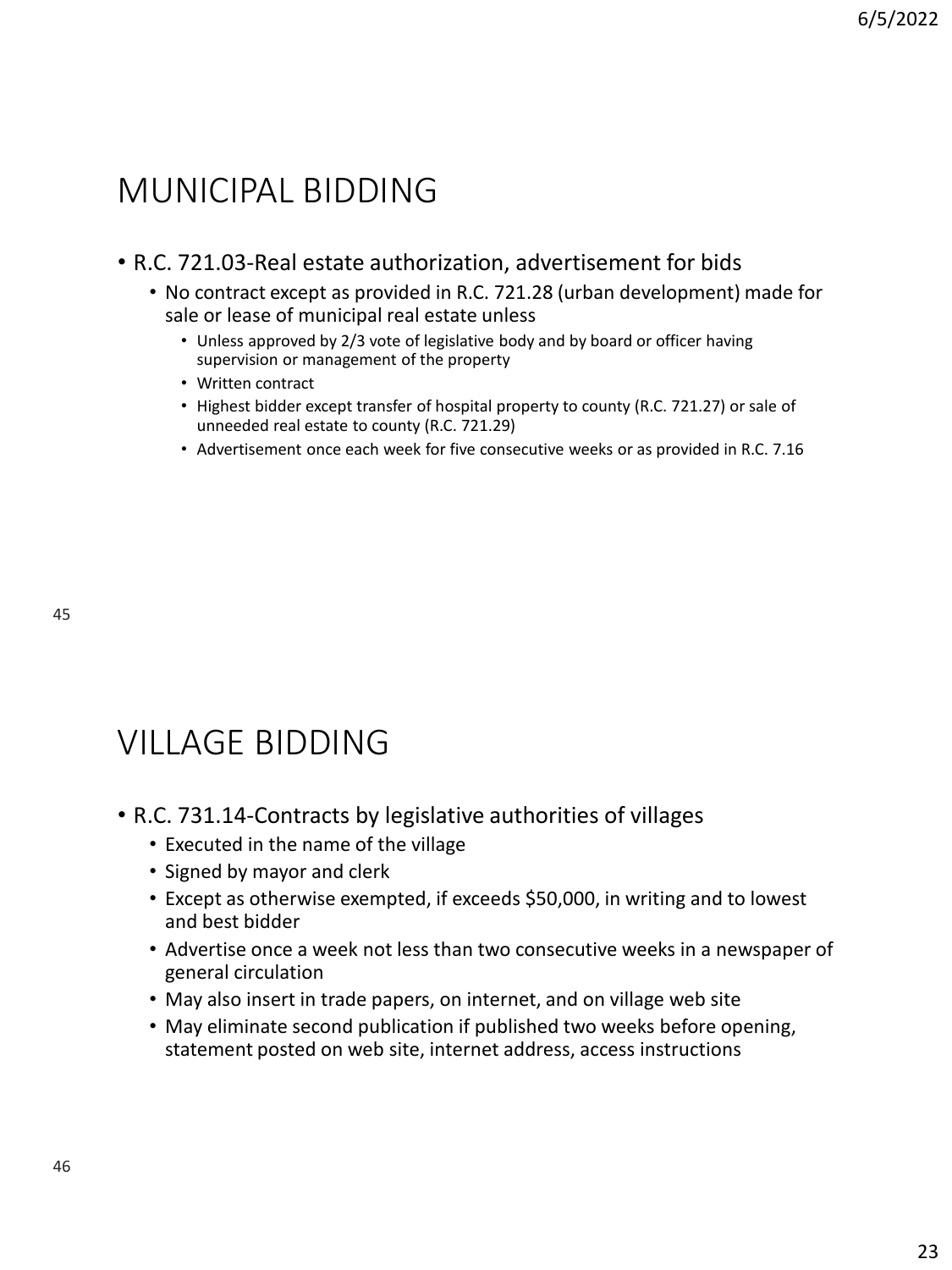## VILLAGE BIDDING (CONT.)

- R.C. 731.14-Contracts by legislative authority of village (cont.)
	- Open bids date, time, and place set out in notice
	- May extend opening date upon notice to all bidders at least 96 hours before original time and date fixed. Does not apply to villages which have appointed a village administrator under R.C. 735.271.
	- Exceptions to bidding requirement:
		- Contracts with regional planning commission, R.C. 713.23(D)
		- DAS Joint Purchasing, R.C. 125.04
		- Materials and supplies from ODOT cooperative purchasing, R.C. 5513.01
		- Products of persons with disabilities, R.C. 4115.31 to 4115.35
		- Contracts with community rehabilitation programs, R.C. 125.60 to 125.602

47

# VILLAGE BIDDING (CONT.)

## • R.C. 731.141-Village administrator to make contracts and purchases.

- Villages with village administrator (R.C. 735.271) :
	- Administrator enter into contracts under supervision for not more than \$50,000
	- Expenditures over \$50,000 except for compensation authorized by ordinance
	- Exceptions: R.C. 713.23(D), 125.04, 5513.01, 4115.31 to 4115.35, 125.60 to 125.6012
		- Administrator make contract
		- Lowest and best bidder
		- Publication not less than two nor more than four consecutive weeks or R.C. 7.16
		- Bids opened at date, time, and place noticed, but may be extended by 96 hour notice
		- Contracts executed by administrator and clerk in name of village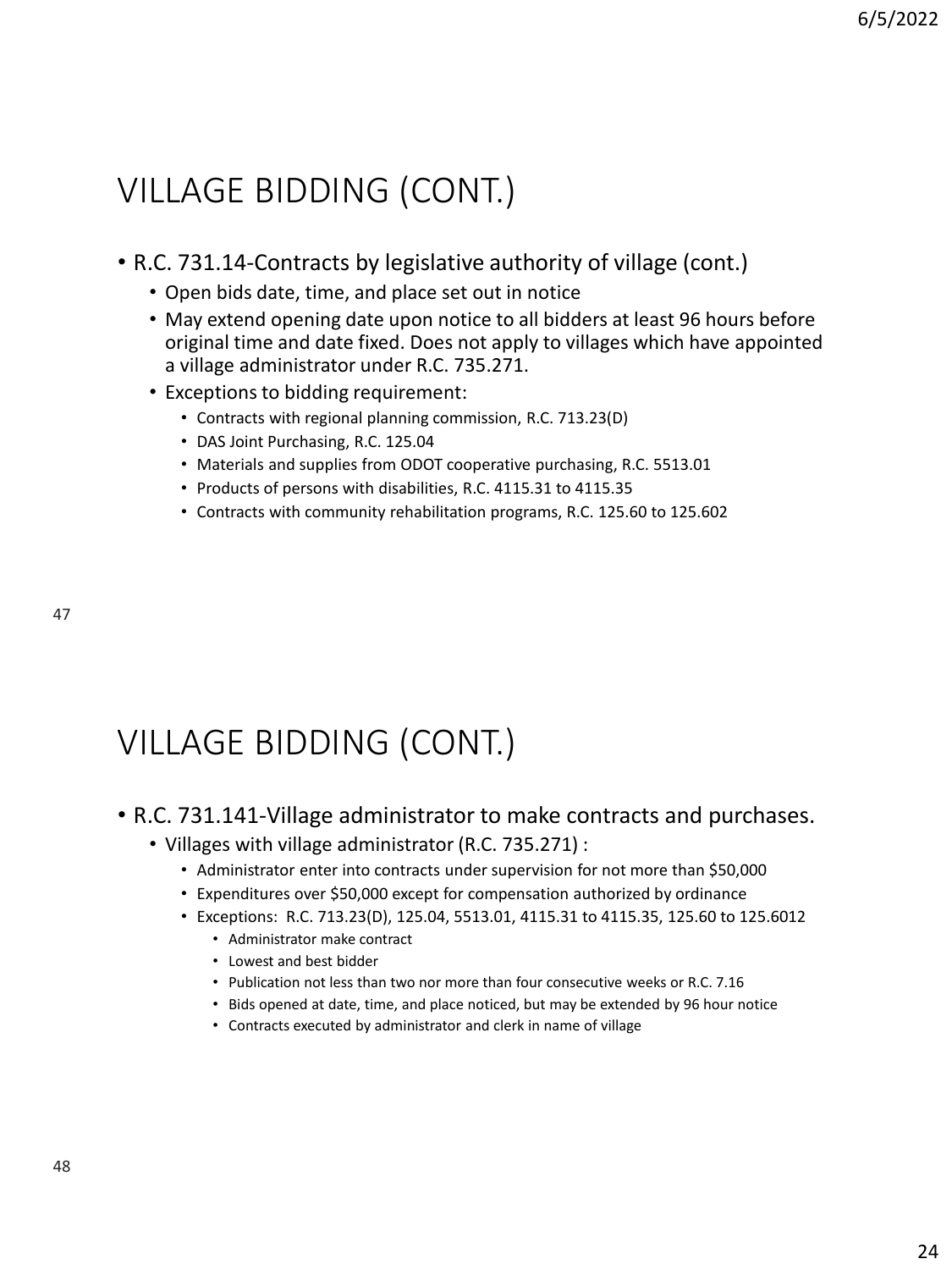# VILLAGE BIDDING (CONT.)

### • R.C. 731.15-Bids and proceedings

- Full name of every person interested in bid
- Construction, demolition, alteration, repair, or construction of an improvement-R.C. 153.54 applicable
- Any contract not covered by R.C. 153.54
	- Sufficient bond or cashier's check or money order to ensure entry into contract
	- All bids may be rejected
	- Contract paid in cash
	- If bonus offered for completion prior to specified date, bonus may be prorated for each day beyond
	- Evidence of collusion or combination among bidders-Reject bids

49

# VILLAGE BIDDING (CONT.)

- R.C. 731.16-Alterations or modifications of village contracts
	- Made only by ordinance of village legislative body or administrator, if appointed, in writing
	- No payment to or recovery by contractor on change or alteration unless so approved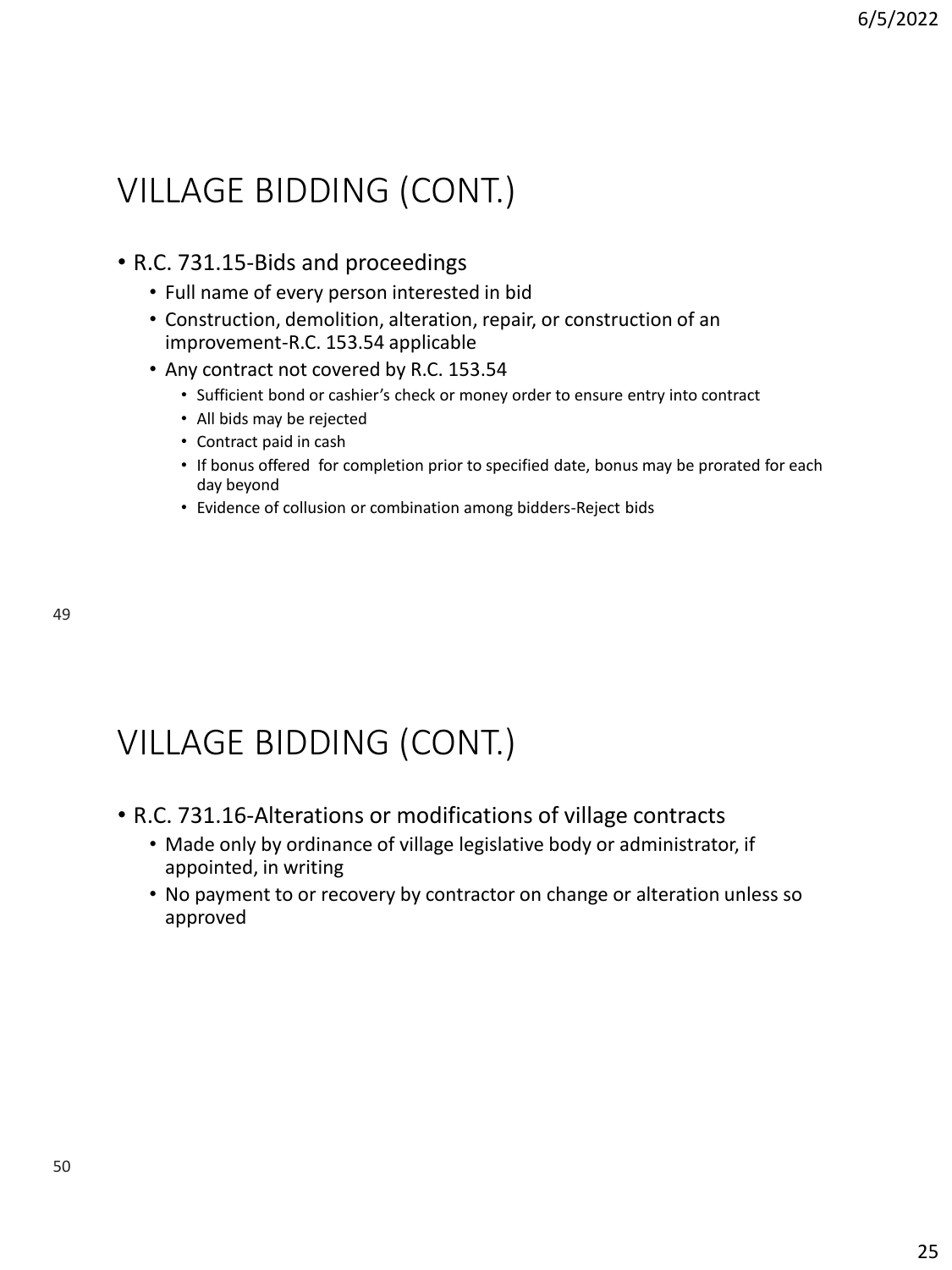## CITY BIDDING

### • R.C. 735.05-Contracts for material or labor

- Director of Public Service may contract for not more than \$50,000
- Expenditure of over \$50,000, other than compensation, authorized by ordinance
	- Written contract with lowest and best bidder after advertisement of not less than two nor more than four consecutive weeks
	- Or R.C. 7.16

# CITY BIDDING (CONT.)

- R.C. 735.051-Emergency conditions obviate formal bidding and advertising
	- Real and present emergency related to public service, including utilities
		- Two thirds vote of legislative body authorize entry into contract for work to be done or for the purchase of supplies and materials without formal bidding and advertising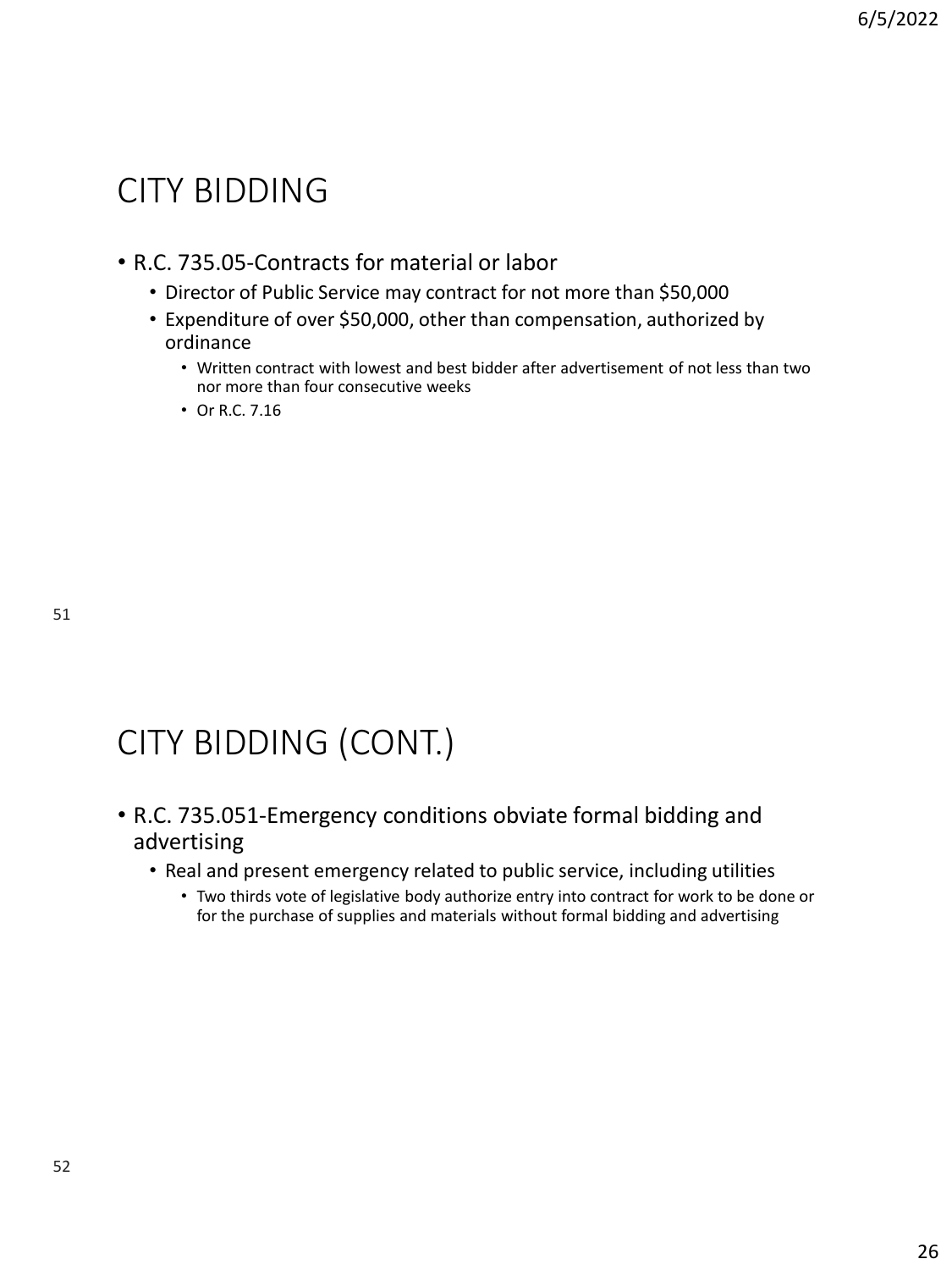## CITY BIDDING (CONT.)

### • R.C. 735.052-Purchasing used equipment without bidding

- Legislative authority of city or village authorize, by ordinance, without advertising or bidding, purchase of used equipment or supplies at an auction open to the public or by submission of sealed bids
	- Ordinance must:
		- Designate officer or entity making contract
		- Set forth maximum bid amount
		- Designate type of used equipment or supplies
		- Appropriate sufficient funds to cover bid cost

53

# CITY BIDDING (CONT.)

### • R.C. 735.053-Purchasing from other political subdivision without bidding

- Legislative authority of any city or village authorize, by ordinance, enter into a contract, without advertising or bidding for services, for purchase of material, equipment, or supplies from any department, division, agency, or political sub division of the state, or with a regional planning commission (R.C. 713.23[D])
- Ordinance must:
	- Designate officer or entity to enter into contract
	- Set forth the maximum purchase price
	- Describe type of services, material, equipment, or supplies
	- Appropriate sufficient funds to cover purchase price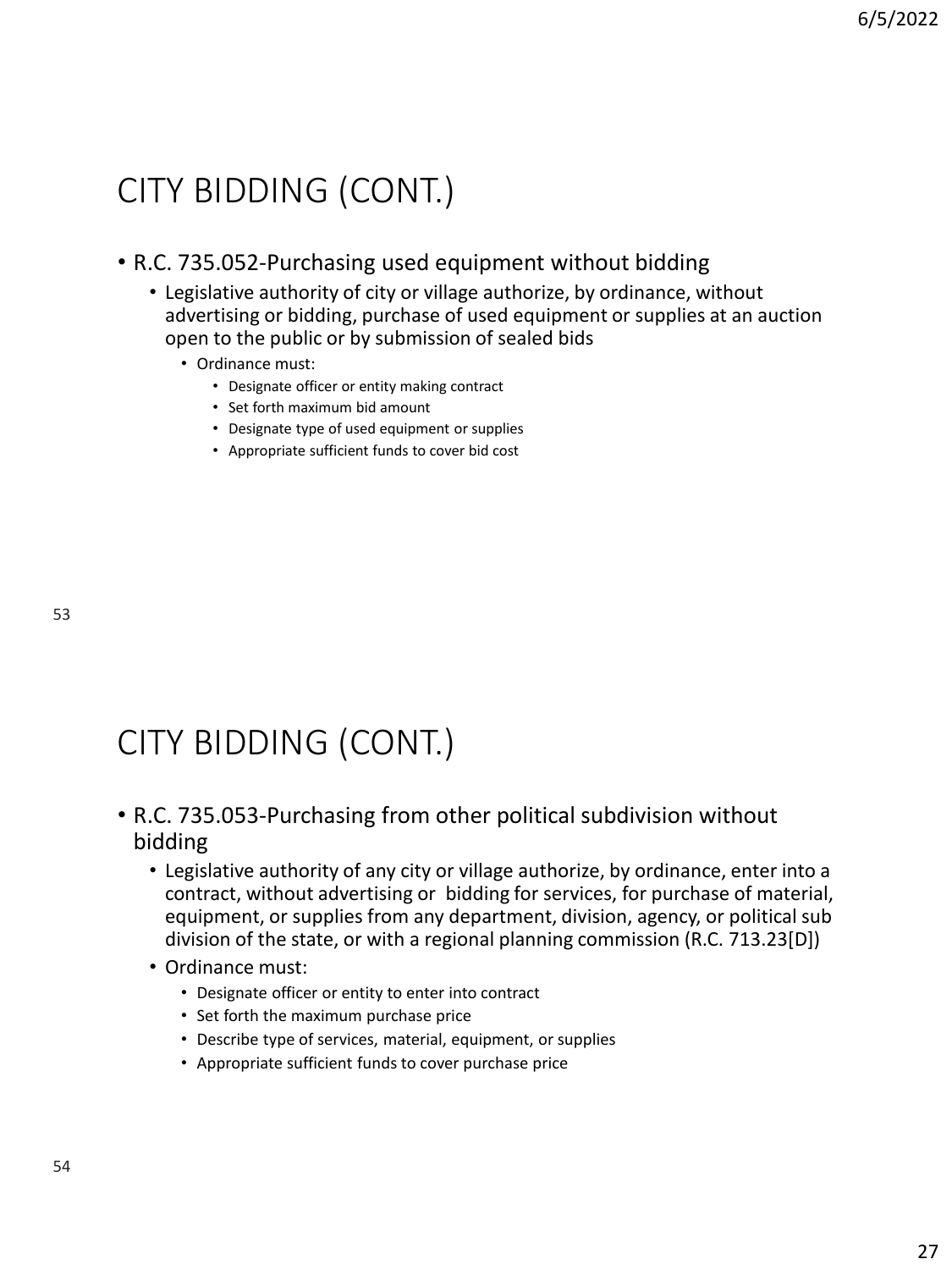## CITY BIDDING (CONT.)

### • R.C. 735.06-Proceedings on opening of bids

• Bids opened on date, and at time and place in notice. Date may be extended on notice of not less than 96 hours prior to original date

#### • Each bid

- Full name of each person interested in it
- Accompanied by sufficient bond, or certified check, cashier's check or money order to assure entry into contract
- Construction, demolition, alteration, repair, or reconstruction of public improvement must comply with R.C. 153.54
- Contracts for labor and material state each separately with amount
- Reject any bid on basis of collusion or cooperation.

55

# CITY BIDDING (CONT.)

- R.C. 735.07-Contract alterations or modifications
	- Contract between the city and successful bidder
	- City pay contract cost in cash
	- If bonus offered for completion by certain date city may prorate for each date thereafter
	- Alterations or modifications agreed upon in writing and ordered by city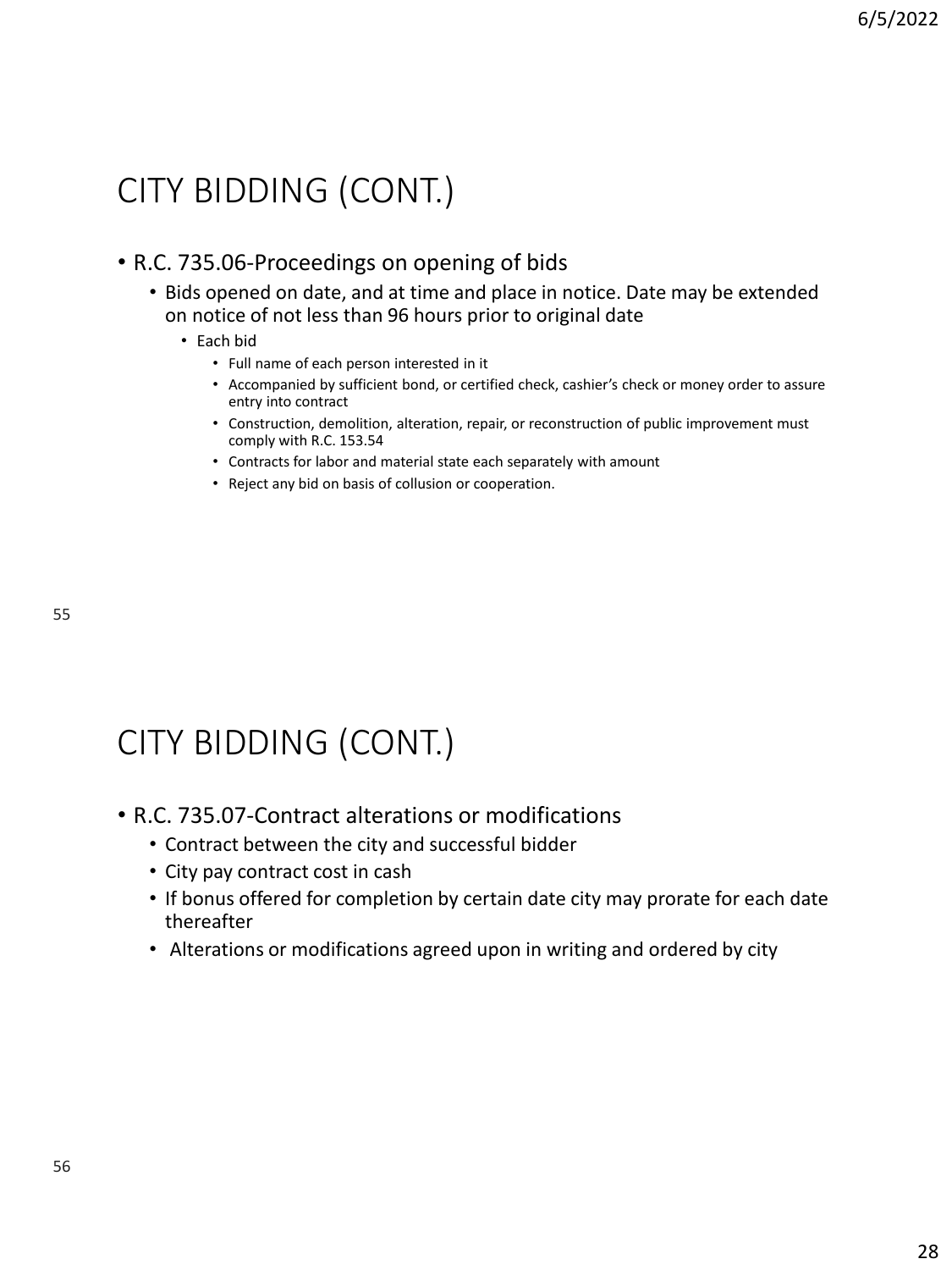## TOWNSHIP BIDDING

- R.C. 505.08-Emergency services of less than \$50,000
	- Resolution declaring a real and present danger adopted by unanimous vote
		- May then, by resolution, without advertising or bidding, enter into a contract for the provision of services, equipment, materials, or supplies to meet the emergency at an estimated contract price of less than \$50,000
		- During the (COVID) emergency declared by Executive Order 2020-01(D) issued on March 9, 2020, purchase personal protective equipment in any amount to meet emergency

# TOWNSHIP BIDDING (CONT.)

### • R.C. 505.104-Exchange, transfer, or acquisition of real property

- By resolution, without advertising or bidding, may exchange and transfer any real property of the township if all of the following apply
	- The current market value of the property acquired is equal to or greater than the real property given up, and the county auditor so certifies
	- The property received is improved to the township's specifications
	- The property acquired is to be used for a public purpose the same or similar to the use of the property givenup.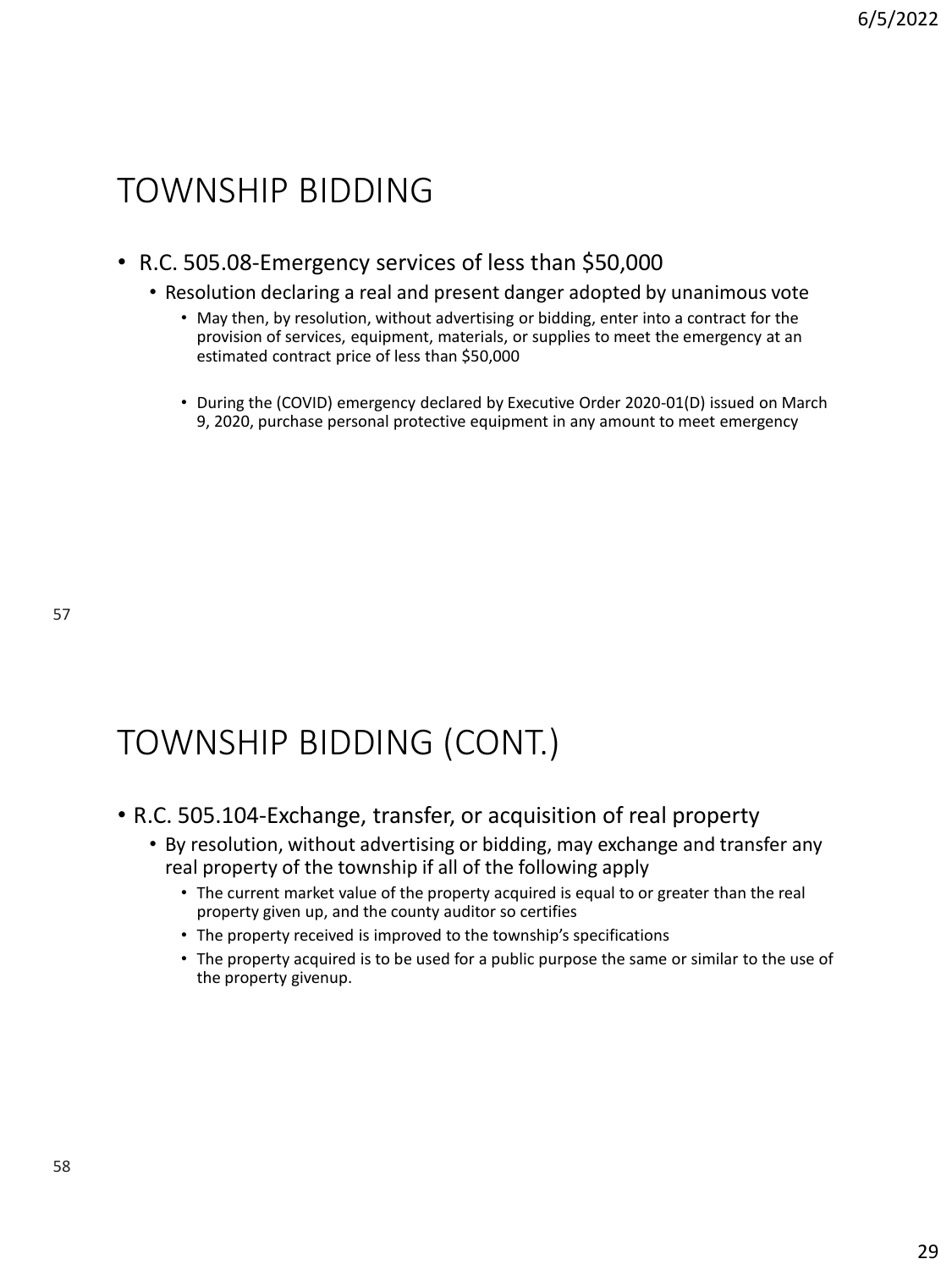### • R.C. 505.1010-Purchase of real or personal property at public auction

- Resolution passed by trustees to acquire real or personal property at auction
	- Designate officer or employee to represent township and tender bids
	- Maximum purchase price set forth in resolution or or an appraisal obrained before the auction
	- Purchase complies with R.C. 5705.41(D)-Certificate

# TOWNSHIP BIDDING (CONT.)

### • R.C. 505.11-Leases of real property, minerals

- Township trustees may execute and deliver contracts or leases to mine iron ore, stone, coal, petroleum, gas, salt, or other minerals on township land
	- As deemed advantageous by the township trustees to the township
	- Conditions as prescribed by the board
	- Consideration payable at least once a year
	- Petroleum or gas-40 year limit
	- Iron ore, stone, coal, salt, or other minerals-15 year limit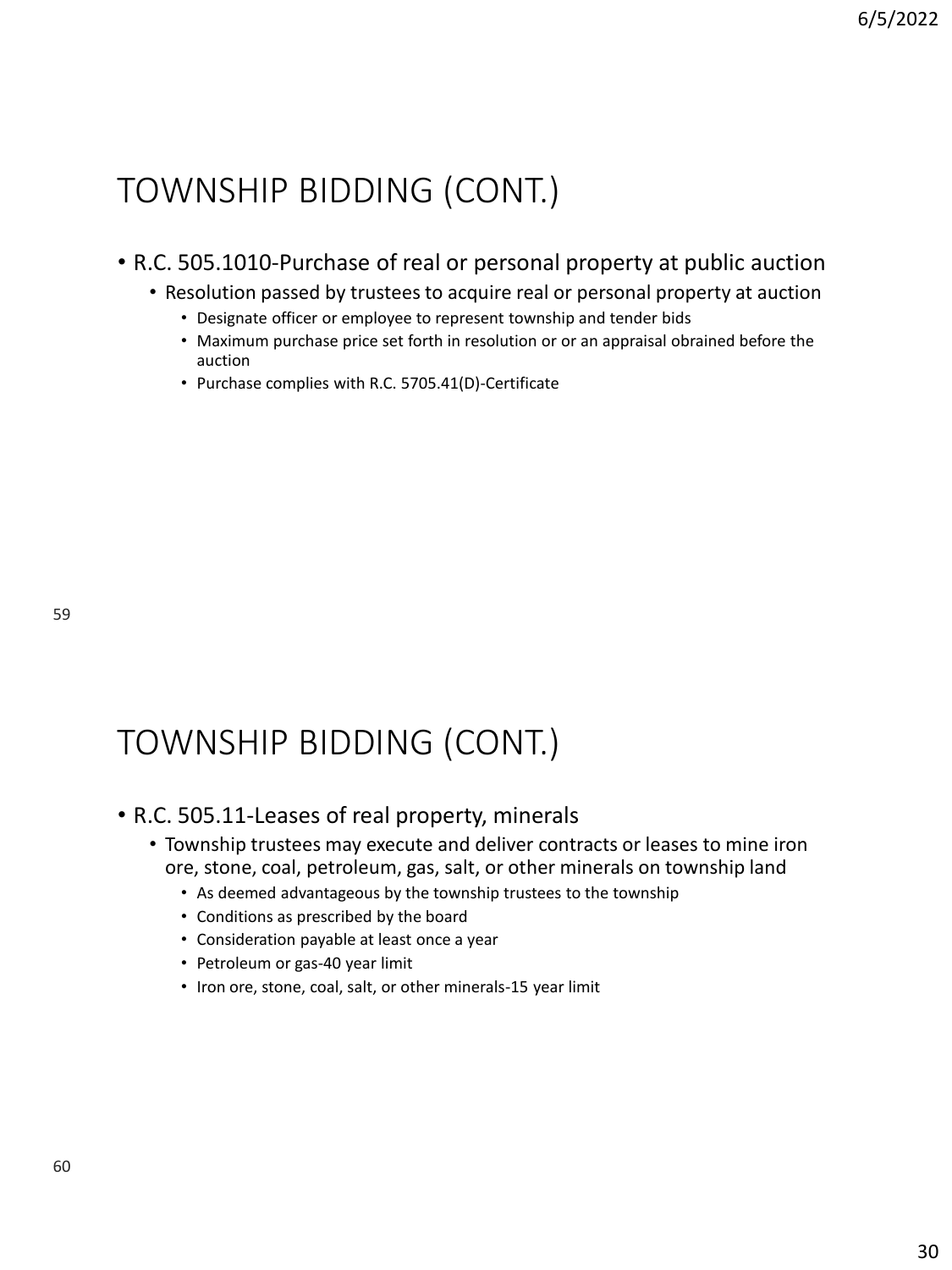### • R.C. 505.264-Contracts for energy conservation measures

- "Energy conservation measures"-Installation or modification of an installation in or remodeling of an existing building to reduce energy consumption including specifically listed functions. R.C. 505.264(A)
	- Advertise once a week for two consecutive weeks or pursuant to R.C. 7.16
		- Requests for proposals mailed out at least ten days after the second publication
		- Notify township of interest no later than noon of the day of mailing
		- Township analyze all proposals received and select proposal most likely to result in the greatest energy savings considering the cost of the project and the township's ability to pay
		- May enter into installment payment contract

# TOWNSHIP BIDDING (CONT.)

### • R.C. 505.27-Solid waste contracts

- Boards of township trustees, either severally or jointly, may provide, maintain, and operate facilities for the collection, transfer, recycling, and disposal of solid wastes, or may enter into written contracts with the proper municipal or county authorities, or with independent contractors for such services for the township or for a waste disposal district as provided in R.C. 505.28.
	- Independent contractor may be designated as the exclusive provider within the township or the waste disposal district
		- Contract must be entered into by competitive bidding
		- No other independent contractor or other person or entity shall provide services agreed to under the contract in the township or waste disposal district during the contract term.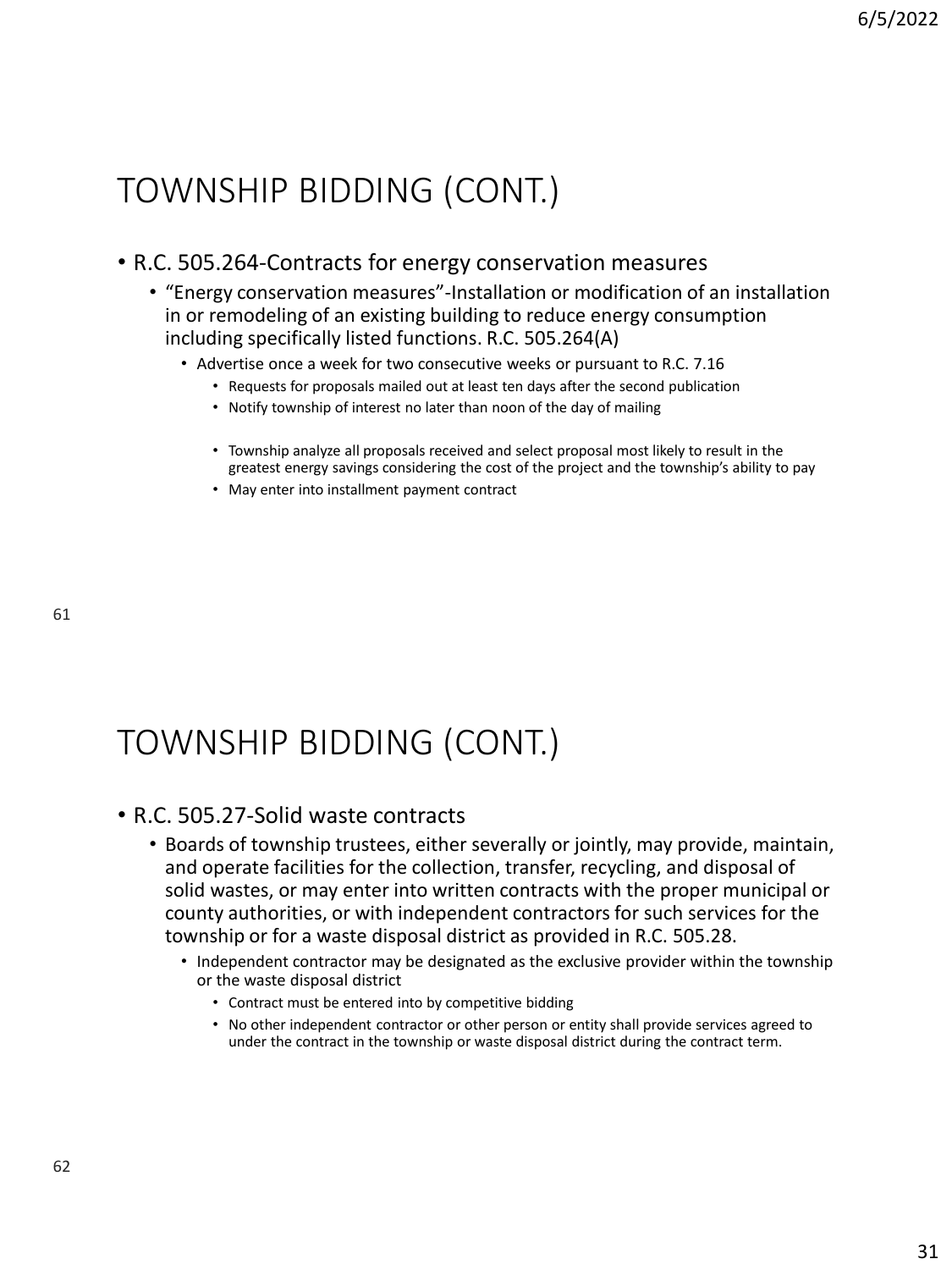### • R.C. 505.37-Fire protection powers and duties

- When the estimated cost to purchase fire apparatus, mechanical resuscitators, underwater rescue and recovery equipment, or other fire equipment, appliances, materials, fire hydrants, buildings, or fire-alarm communications equipment or services exceeds \$50.000, the contract shall be let by competitive bid.
	- Advertise once a week for not less than two consecutive weeks
	- May insert in trade papers and other publications, electronic as well
	- May post on web site
	- May eliminate second publication under certain specifications in section, R.C. 505.37(A)(1) through (4)

# TOWNSHIP BIDDING (CONT.)

### • R.C. 505.44-Contract for ambulance or EMS

- Townships may contract for ambulance services of medical service organizations, or, if the township is located in a county with a population of 40,000 or less, to obtain non-emergency transport services
	- One or more state agencies, townships, municipal corporations, counties, nonprofit corporations, joint emergency medical services districts, or private ambulance owners located within or outside the state.
	- Terms agreed to by them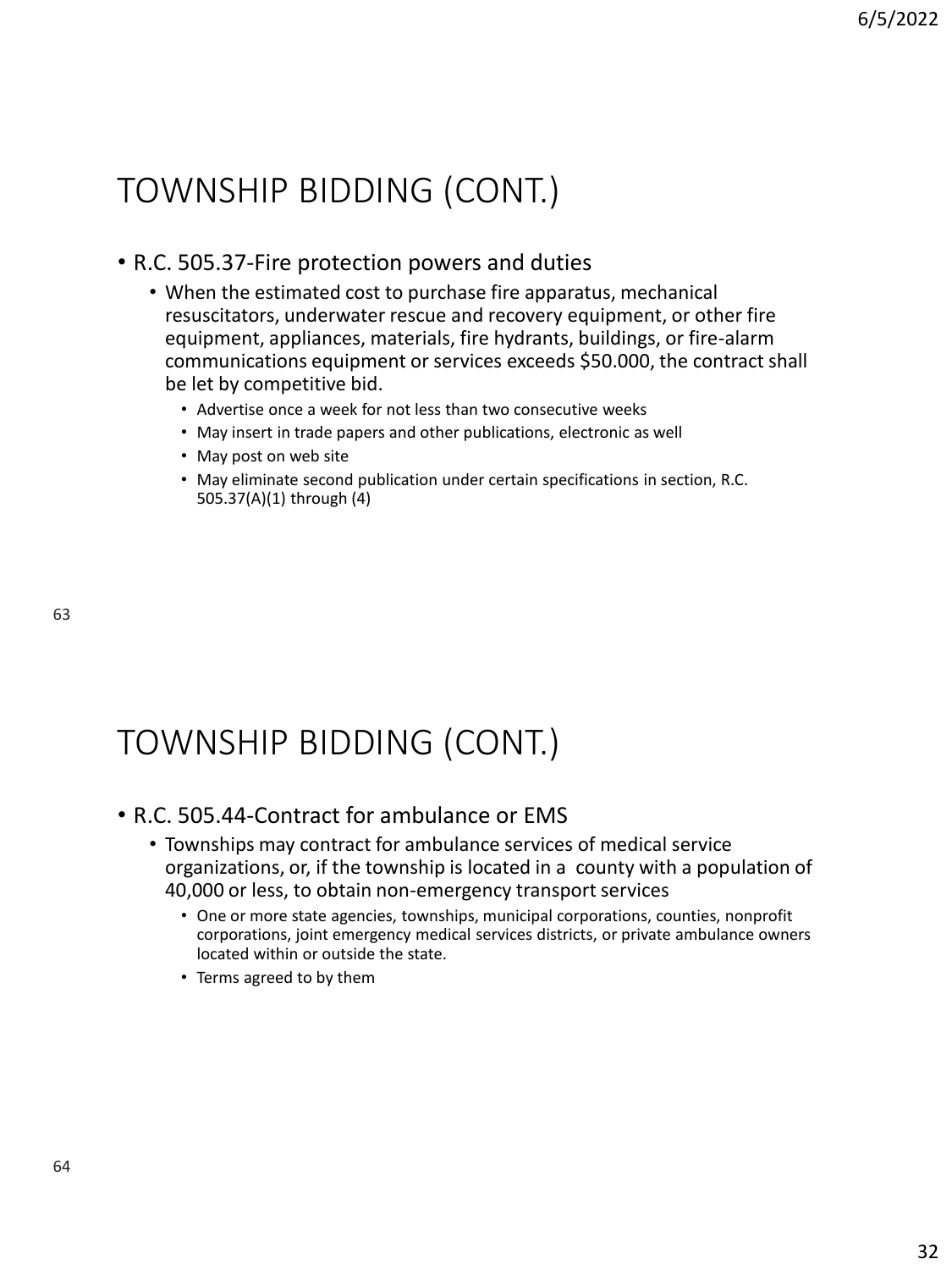### • R.C. 505.82-Emergency powers to clear roads and stream banks

- The board of township trustees by a unanimous vote, or, in the event of the unavoidable absence of one trustee, by an affirmative vote of two trustees may adopt a resolution declaring that an emergency exists that threatens life or property within the unincorporated areas of the township for a period of not more than 6 months
	- Removal from an undedicated road or stream bank with snow, ice, debris, or other obstructions
	- Board may contract for the immediate acquisition, replacement or repair of equipment needed for the emergency situation without following the bidding requirements of R.C. 5549.21

65

# TOWNSHIP BIDDING (CONT.)

### • R.C. 5549.21-Purchase of machinery, materials, and supplies

- Township may purchase or lease such machinery and tools necessary for construction, reconstruction, maintenance, and repair of township roads and culverts, and provide suitable places for housing and storing
	- Except as provided under R.C. 505.08 (emergency contracts), 505.101(contracts with state or public agencies), and 5513.01 (participation in ODOT contracts), all purchases, of materials, machinery, and tools of over \$50,000 shall be made to the lowest responsible bidder after advertising as provided in R.C. 5575.01 (maintenance and repair of roads by contract or force account.)
	- If value of old machinery, equipment, or tools is does not exceed \$50,000 may trade-in
	- If value exceeds \$50,000 the board may give notice to bidders of its willingness to accept offers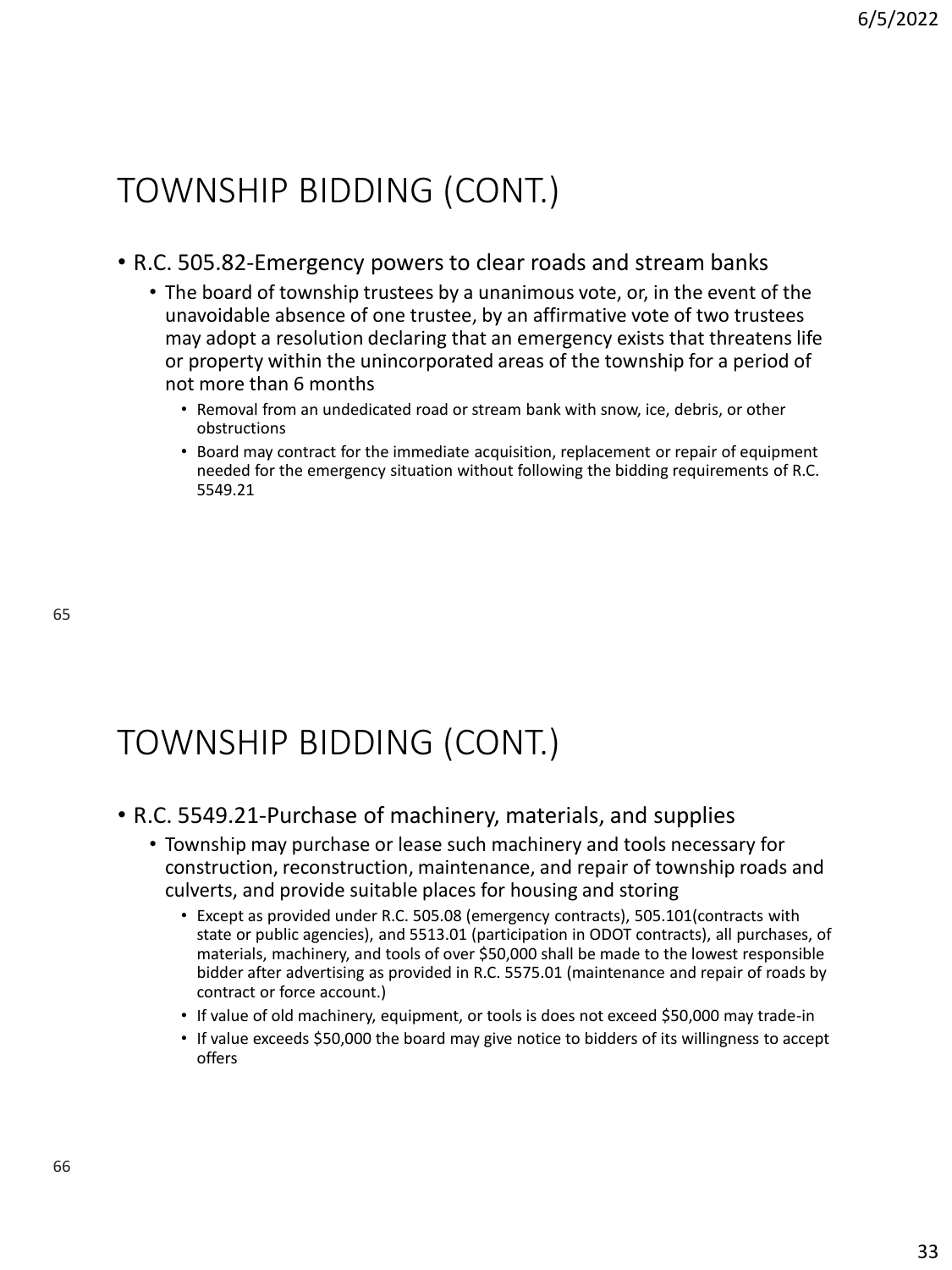### • R.C. 515.01-Lighting unincorporated districts

- If the board of trustees determines to procure lighting by contract and the total estimated cost of the contract exceeds \$50,000, the board shall prepare plans and specifications for lighting equipment, and shall
	- Advertise for two weeks either by posting the advertisement in three conspicuous places in the township, or by publication once a week for two consecutive weeks
	- Contract to lowest and best bidder
	- See also R.C. 515.07, 515.08

# FORCE ACCOUNTS

- R.C. 5543.19-Employment of labor and materials by force account (county).
- County engineer, when authorized by county commissioners, may use county employees and property, lease implements and tools, and purchase materials for construction, reconstruction, improvement, maintenance, or repair of roads by force account.
	- Utilize force account estimate of cost created by auditor of state (R.C. 117.16)
	- Estimated cost over \$30,000 per mile, competitive bids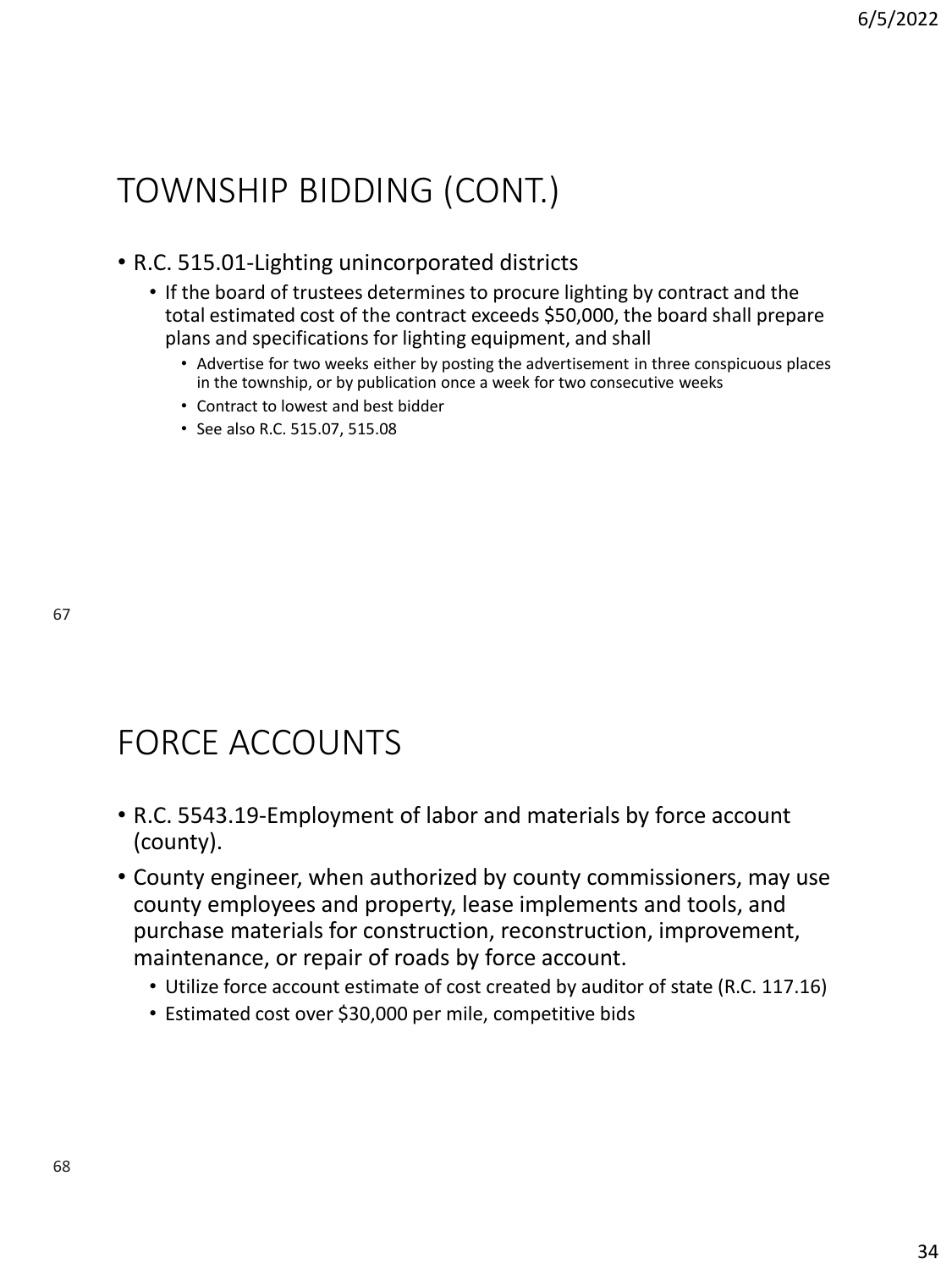# FORCE ACCOUNTS (CONT.)

### • R.C. 5543.19-County force accounts (cont.)

- County engineer, with approval of commissioners, may use county employees and property, lease implements and tools, and purchase materials necessary for construction, reconstruction, improvement, maintenance, or repair of bridges and culverts by force account.
	- Estimate on force account project assessment form
	- If total estimated cost exceeds \$100,000.00, competitive bidding
		- First day of June of every odd-numbered year starting wth 2021, the threshold amounts increased by amount not to exceed 3% or the percentage amount of increase in the ODOT construction cost index for prior two calendar years

# FORCE ACCOUNTS (CONT.)

- R.C. 5575.01-Maintenance and repair of township roads by contract or force account
	- If force account contemplated estimate from county engineer on force account assessment form
	- If estimate exceeds \$45,000.00, let to lowest responsible bidder after advertisement for bids once, not later than two weeks prior to bid opening
	- If \$45,000.00 or less force account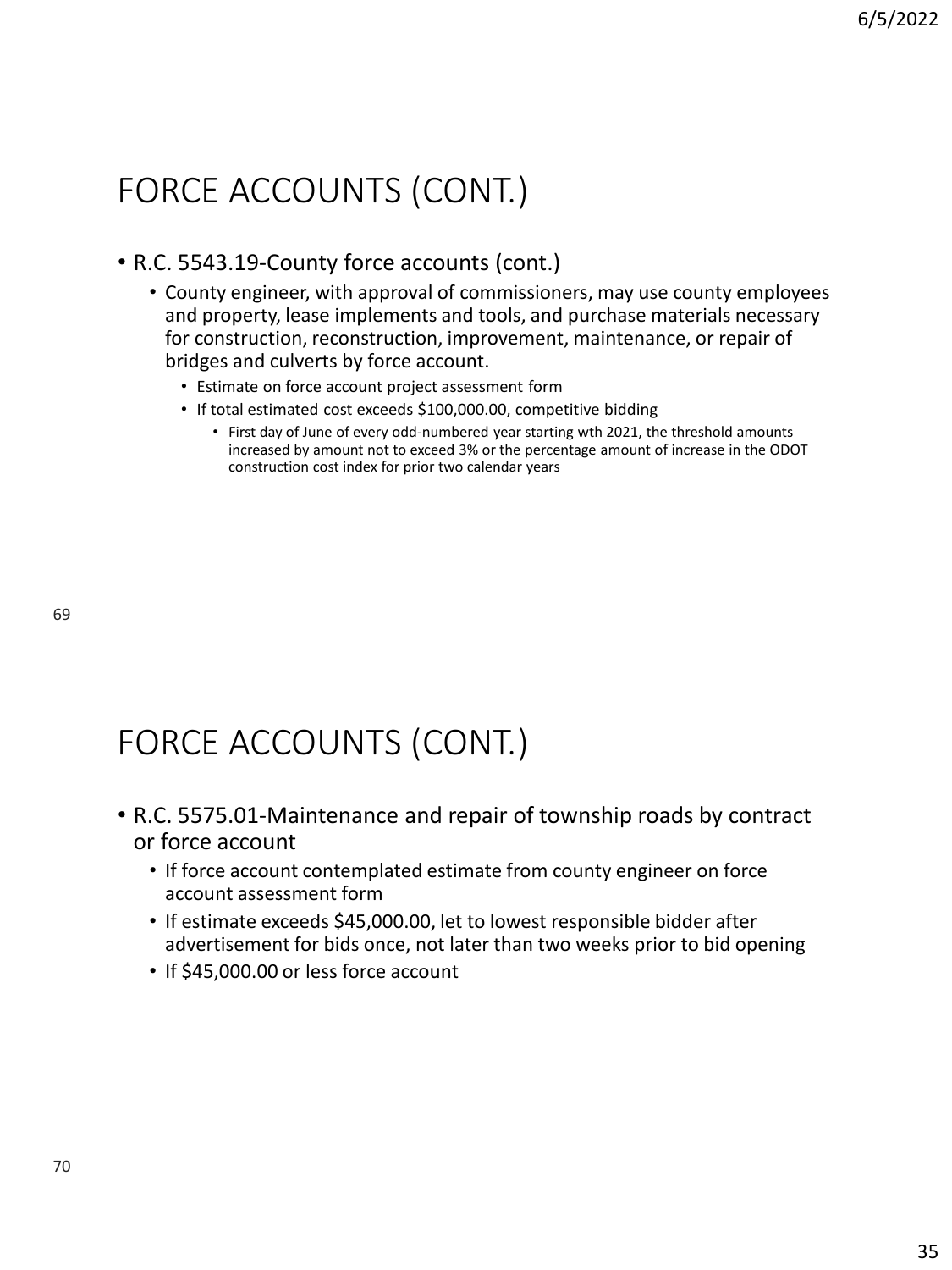# FORCE ACCOUNTS (CONT.)

### • R.C. 5575.01-Township force accounts (cont.)

- Construction or reconstruction of a township road
	- County engineer estimate for any project of \$15,000.00 or more -Labor, material, freight, fuel, hauling, use of machinery and equipment, and all other items of cost
	- If board finds in best interests of township may proceed by force account
	- If estimated cost exceeds \$15,000.00 per mile competitive bidding
	- When bids received, considered, and rejected may proceed by force account
	- Increase of threshold of not more than 3% per year in odd years beginning with 2021

# FORCE ACCOUNTS (CONT.)

### • R.C. 723.52-Municipal force accouns

- Before letting contract for construction, reconstruction, widening, resurfacing, or repair of street or other public way estimate on R.C. 117.16 form
- If estimate exceeds \$30,000 competitive bidding
	- Consider and may reject all bids and proceed by force account
	- Limit subject to biennial increases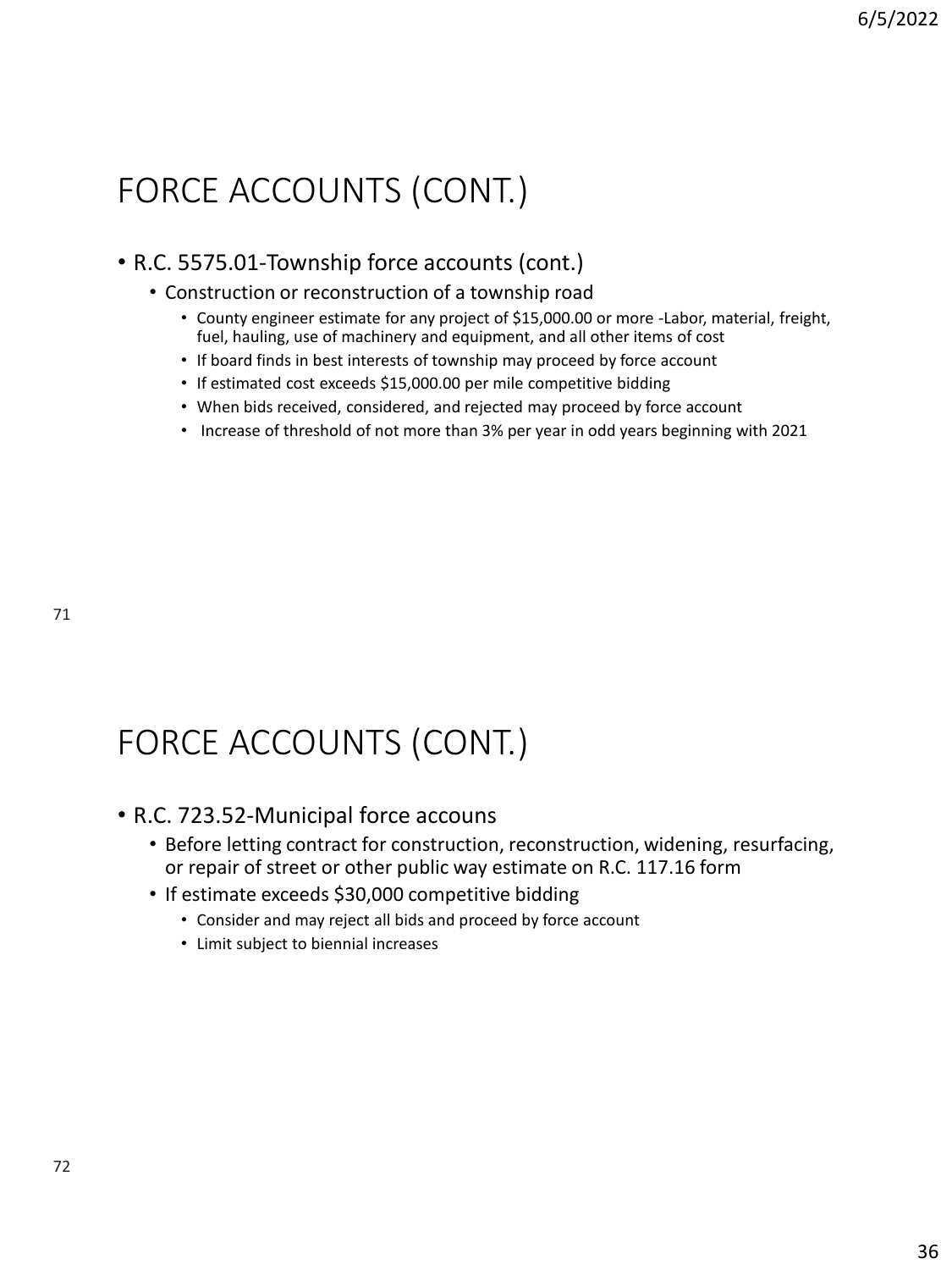# FORCE ACCOUNTS (CONT.)

### • R.C. 117.16-Force account projects, audit, force account limits

- Auditor of State's force account project assessment form include costs of employee salaries and benefits, any other labor costs, materials, freight, fuel, hauling, overhead expense, workers' compensation premiums, and all other costs and expenses, including reasonable allowance for tools and equipment.
- Auditor of State when conducting regular audits will sample force account records, and may audit on basis of complaint
- If violation:
	- County limits for one year reduced to \$10,000 per mile for construction or reconstruction of a road and \$40,000 for bridge or culvert
	- Township reduced to \$15,000 per mile for road maintenance and repair and \$5,000 per mile for road construction and reconstruction
	- Municipal \$10,000 for street work

# FORCE ACCOUNTS (CONT.)

- R.C. 117.16
	- Second violation-Two year reduction
	- Third or subsequent violation-Notify tax commissioner to withhold from subdivision 25% of force account expenditure from any amounts due the subdivision
		- If funds due insufficient to make withholding certify deficiency to county auditor who will withhold
		- Joint projects-Impose reductions as to all participants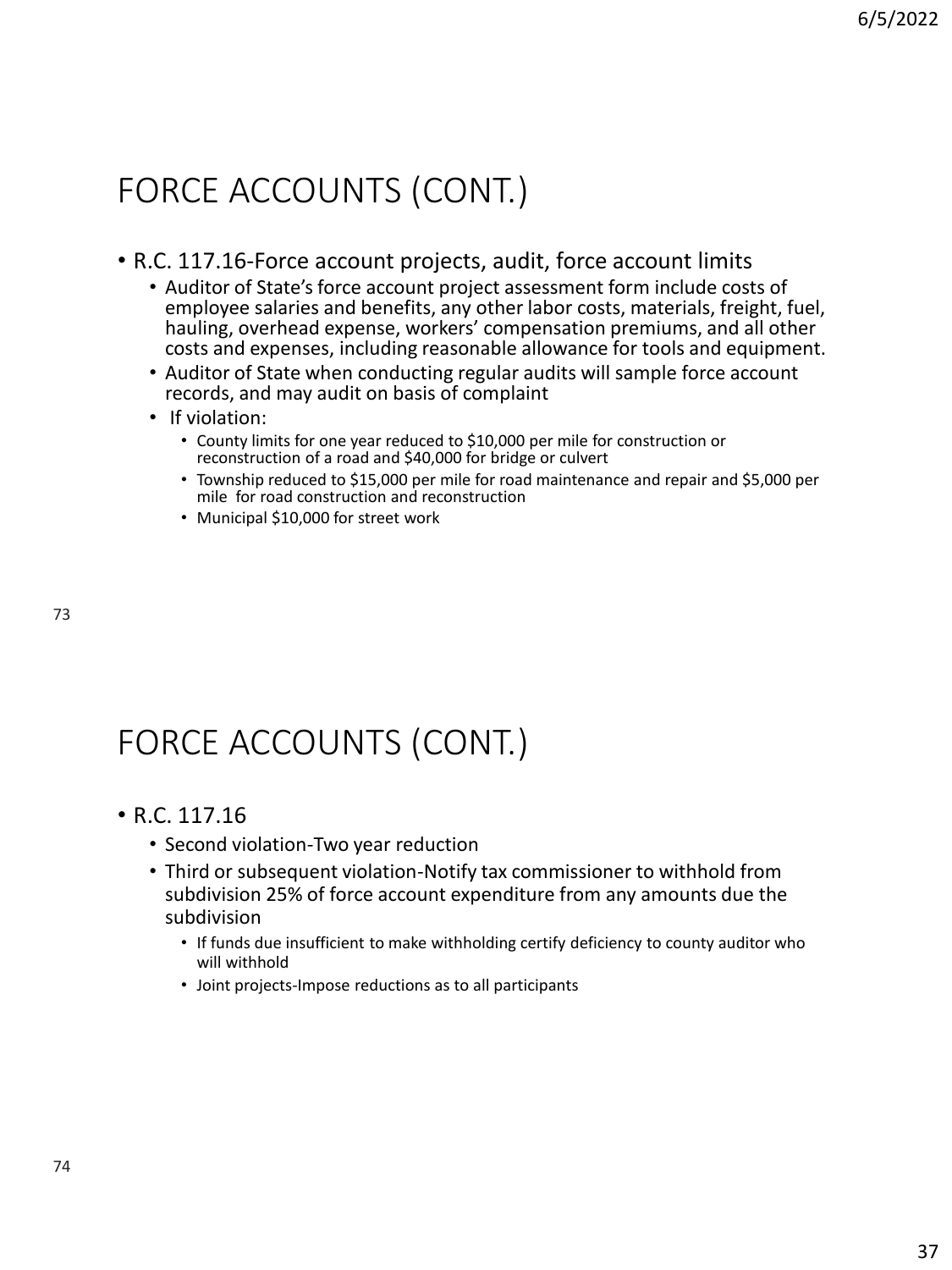## SCHOOL BIDDING (CONT.)

### • R.C. 3313.46-Procedure for bidding and letting contracts

- In addition to any other applicable requirements, when board of education determines to build, repair, enlarge, improve, or demolish any school building, the cost of which will exceed \$50,000, except in case of urgent necessity, or for the security and protection of school property, the school board shall:
	- Cause to be prepared plans and specifications
	- Advertise once each week for two consecutive weeks or as provided in R.C. 7.16. May post on web site. Process to eliminate second advertisement set forth.
	- Bids opened at time and place noticed unless extended by board
	- Each bid meet R.C. 153.54 standards
	- Lowest responsible bid accepted
	- Contract between bidder and board

# SCHOOL BIDDING (CONT.)

- R.C. 3313.46(B)(1) through (4)-No competitive bidding required;
	- Acquisition of educational material used in teaching
	- Two-thirds vote of all members approves contract for energy conservation (R.C. 3313.372 or R.C. 133.06[G][1])
	- Acquisition of computer software for instructional purposes and computer hardware for instructional purposes pursuant to R.C. 3313.37(B)(4)
	- Two-thirds vote of all members declares single source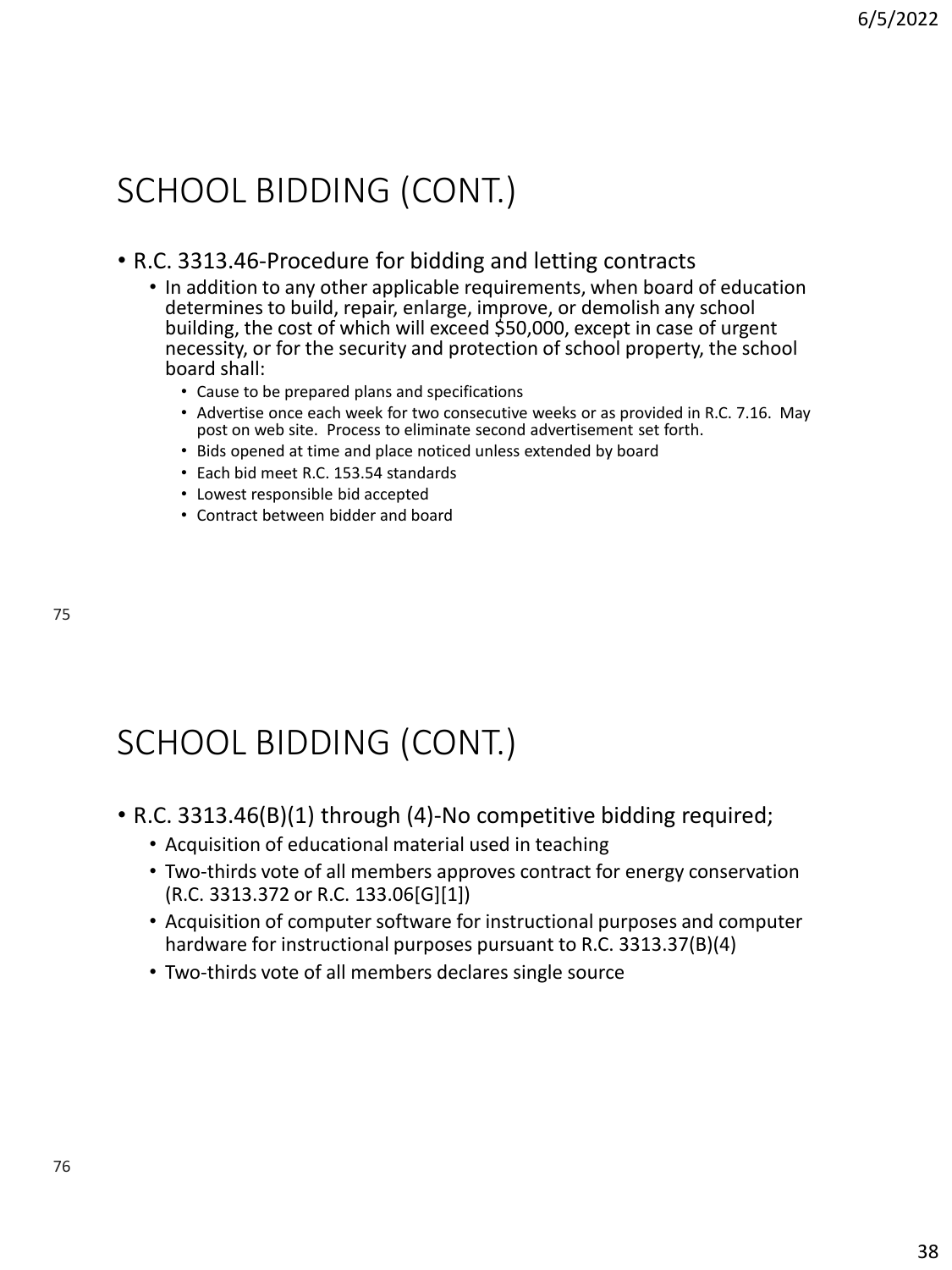# SCHOOL BIDDING (CONT.)

- R.C. 3327.08-School bus purchases, competitive bidding
	- May purchase on individual contract school buses and other equipment used to transport children to and from school and for to other functons
		- Competitive bidding pursuant to R.C. 3313.46
		- No bid bond required unless board so directs
		- May also use any system of centralized purchasing established by the state department of education

# SCHOOL PROPERTY

- R.C. 3313.41-Sale or donation of real or personal property
	- Generally real or personal property valued over \$10,000 sold at public auction after giving at least 30 notice by publication or by publication as provided in R.C. 7.16, or by posting notices in 5 of the most pubic places in the district in which the real property is located, or, if personal property, in district of owner
		- Real estate may be offered as an entire parcel or in tracts
		- If property offered once and does not sell may sell by private sale
		- May transfer property, regardless of value, to public entities listed in subsection (C)
		- May trade in personal property against purchase price of replacement
		- Property may be donated to 501(a) or 501(c)(3) entity if fair market value is \$2,500 or less